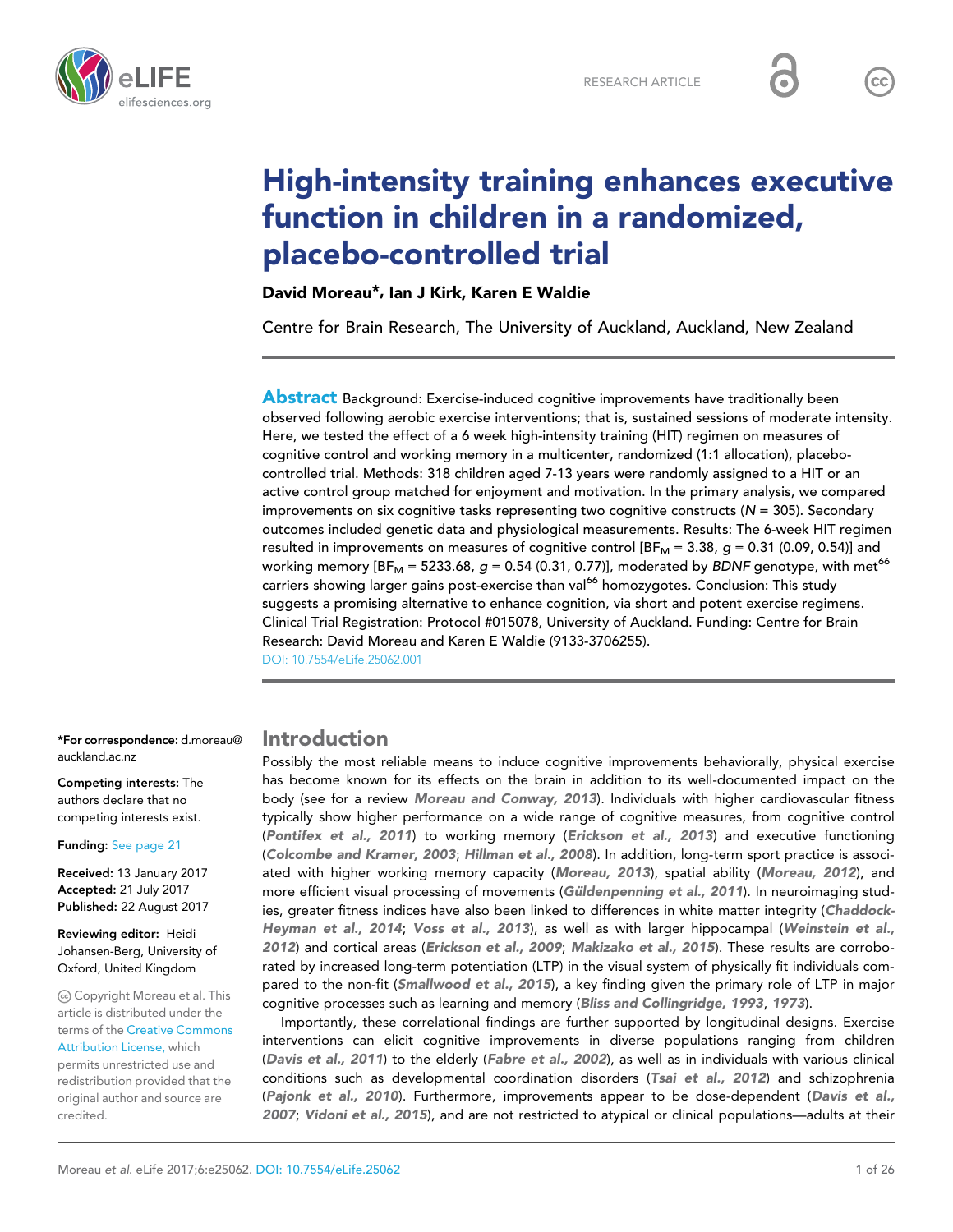**eLife digest** Exercise has beneficial effects on the body and brain. People who perform well on tests of cardiovascular fitness also do well on tests of learning, memory and other cognitive skills. So far, studies have suggested that moderate intensity aerobic exercise that lasts for 30 to 40 minutes produces the greatest improvements in these brain abilities.

Recently, short high-intensity workouts that combine cardiovascular exercise and strength training have become popular. Studies have shown that these brief bouts of strenuous exercise improve physical health, but do these benefits extend to the brain? It would also be helpful to know if the effect that exercise has on the brain depends on an individual's genetic makeup or physical health. This might help to match people to the type of exercise that will work best for them.

Now, Moreau et al. show that just 10 minutes of high-intensity exercise a day over six weeks can boost the cognitive abilities of children. In the experiments, over 300 children between 7 and 13 years of age were randomly assigned to one of two groups: one that performed the high-intensity exercises, or a 'control' group that took part in less active activities – such as quizzes and playing computer games – over the same time period. The children who took part in the high-intensity training showed greater improvements in cognitive skills than the children in the control group. Specifically, the high-intensity exercise boosted working memory and left the children better able to focus on specific tasks, two skills that are important for academic success.

Moreau et al. further found that the high-intensity exercises had the most benefit for the children who needed it most – those with poor cardiovascular health and those with gene variants that are linked to poorer cognitive skills. This suggests that genetic differences do alter the effects of exercise on the brain, but also shows that targeted exercise programs can offer everyone a chance to thrive.

Moreau et al. suggest that exercise need not be time consuming to boost brain health; the key is to pack more intense exercise in shorter time periods. Further work could build on these findings to produce effective exercise routines that could ultimately form part of school curriculums, as well as proving useful to anyone who wishes to improve their cognitive skills. [DOI: 10.7554/eLife.25062.002](http://dx.doi.org/10.7554/eLife.25062.002)

cognitive peak show similar benefits ([Gomez-Pinilla and Hillman, 2013](#page-22-0); [Moreau and Conway,](#page-23-0) [2013](#page-23-0); [Voss et al., 2011](#page-25-0)).

In school settings, exercise interventions have shown to be associated with higher levels of aca-demic achievement ([Coe et al., 2006](#page-21-0)), and exercise regimens in children typically lead to improvements in various aspects of cognition, including executive function, cognitive control and memory (see for a review [Tomporowski et al., 2015a](#page-24-0)). Interventions implemented in early stages of life allow capitalizing on higher cortical plasticity, potentially maximizing their impact ([Cotman and Berchtold,](#page-21-0) [2002](#page-21-0)). The appeal of early interventions has motivated a whole line of research exploring the effect of physical exercise regimens on behavior, cognitive function, and scholastic performance ([Castelli et al., 2007](#page-21-0); [Davis et al., 2007](#page-21-0), [Davis et al., 2011](#page-21-0); [Donnelly et al., 2016](#page-21-0); [Jackson et al.,](#page-22-0) [2016](#page-22-0); [Pontifex et al., 2013](#page-24-0)). Consistent with these findings, Sibley et al. found a robust effect of physical exercise on cognitive function in children, in a meta-analytic assessment of the literature at the time ([Sibley and Etnier, 2003](#page-24-0)).

Most studies in this line of research have evaluated the impact of a rather specific type of regimen, based on aerobic exercise. Usually defined as a sustained regimen performed at moderate intensity (e.g., [McArdle et al., 2006](#page-23-0)), aerobic exercise has come to be accepted as the form of exercise typically associated with neural changes and cognitive enhancement ([Hillman et al., 2008](#page-22-0); [Thomas et al., 2012](#page-24-0)), for at least two reasons. First, current interventions are rooted in early findings in the animal literature, which typically investigated the effects of physical exercise in rodents—ani-mals who naturally favor aerobic forms of exercise ([Gould et al., 1999](#page-22-0); [Shors et al., 2001](#page-24-0)). Second, the most dramatic gains in cognition have been observed in the elderly ([Erickson et al., 2015](#page-22-0); but see also [Etnier et al., 2006](#page-22-0); [Young et al., 2015](#page-25-0), for a more nuanced view), a population for which moderate-intensity exercise is seemingly most adequate. Subsequent studies have stemmed from this line of research, therefore expanding the initial paradigm to a wider range of populations.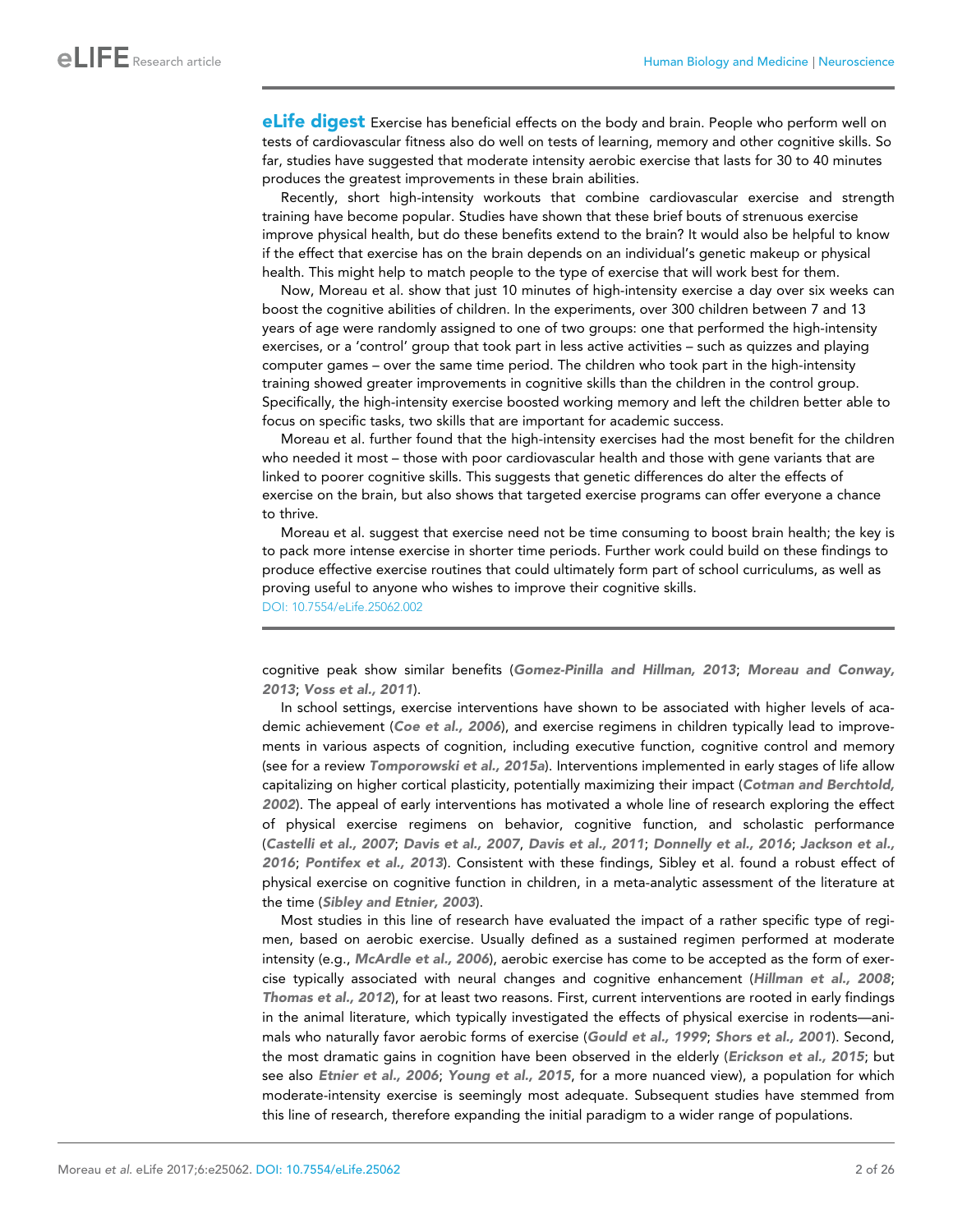Yet current trends of research suggest other promising directions. For example, regimens based on resistance training have shown sizeable effects on cognition ([Best et al., 2015](#page-21-0); [Liu-](#page-23-0)[Ambrose et al., 2012](#page-23-0); [van Uffelen et al., 2007](#page-25-0)), despite underlying mechanisms of improvements being potentially different from those elicited by aerobic exercise ([Goekint et al., 2010](#page-22-0)). More complex forms of motor training that combine high physical and cognitive demands also appear encouraging ([Moreau et al., 2015](#page-23-0); [Tomporowski et al., 2015b](#page-24-0)). Moreover, a compelling body of research in the field of exercise physiology indicates that interventions based on short, intense bursts of exercise can induce physiological changes that mirror those following aerobic exercise on a wide variety of outcomes. These include measures of cardiovascular function ([Chrysohoou et al., 2015](#page-21-0); [Gayda et al., 2016](#page-22-0)), overall fitness ([Benda et al., 2015](#page-20-0)), and general health (Milanović [et al., 2015](#page-23-0)). In some cases, physiological improvements following high-intensity training (HIT) can even go beyond those typically following aerobic regimens ([Rognmo et al., 2004](#page-24-0)). For example, HIT appears to be particularly effective to increase the release of neurotrophic factors essential to neuronal trans-mission, modulation and plasticity—potentially surpassing aerobic exercise regimens ([Ferris et al.,](#page-22-0) [2007](#page-22-0)). This body of research is promising, as it suggests a plausible mechanism by which intense bursts of exercise could meaningfully influence cognitive function and behavior.

A few studies have partially tested this idea. Short bouts of exercise have been shown to alleviate some of the difficulties typically associated with Attention-deficit/hyperactivity disorder (ADHD) in children ([Piepmeier et al., 2015](#page-24-0)), demonstrating the potential of this type of intervention to enhance cognitive abilities. The benefits reported in this study were not limited to children diagnosed with ADHD, however—typical children also exhibited cognitive improvements. More strikingly perhaps, Pontifex and colleagues found that a single 20 min bout of exercise was sufficient to improve cognitive function and scholastic performance in children ([Pontifex et al., 2013](#page-24-0)). This is an impressive finding, given that exercise-induced cognitive improvements typically occur after longer training periods ([Etnier et al., 2006](#page-22-0); [Sibley and Etnier, 2003](#page-24-0)). Importantly, these effects should be distinguished from short-term improvements immediately following acute bouts of exercise ([Tom](#page-24-0)[porowski, 2003](#page-24-0)), which typically dissipate after a few hours. The two types of outcomes (short-term consequences of single acute sessions vs. more durable benefits) are sometimes conflated, resulting in misleading conclusions ([Jackson et al., 2016](#page-22-0)). The hypothesized mechanisms are, however, differ-ent—heightened state of alertness induced by neurotransmitter increases for the former ([Tompor](#page-24-0)[owski, 2003](#page-24-0)), and slower but more durable neurophysiological adaptations in the case of the latter ([Erickson et al., 2011](#page-22-0), [Erickson et al., 2015](#page-22-0); [Moreau and Conway, 2013](#page-23-0); [Voss et al., 2013](#page-25-0)).

One aspect that remains to be formerly investigated relates to the specific influence of exercise intensity. Although focused on short sessions, the aforementioned studies utilized regimens of moderate intensity—a reported 62–72% ([Piepmeier et al., 2015](#page-24-0)) and 65–75% ([Pontifex et al., 2013](#page-24-0)) of individual maximum heart rate, respectively. Yet based on findings from the physiological literature (e.g., [Rognmo et al., 2004](#page-24-0)), there are clear mechanisms via which exercising at a high intensity could influence cognition in a meaningful manner. Arguably, HIT could elicit improvements above and beyond those typically following short sessions of moderate intensity, and provide a legitimate, time-efficient alternative to longer aerobic exercise regimens ([Costigan et al., 2015](#page-21-0)). Together, the conjunction of promising early findings and clear mechanisms of action has prompted discussions to implement HIT interventions more systematically within the community ([Gray et al., 2016](#page-22-0)).

In an effort to better understand and predict individual responses to physical exercise interventions, several studies have investigated the role of specific genetic polymorphisms on the magnitude of exercise-induced improvements ([Erickson et al., 2008](#page-22-0), [Erickson et al., 2013](#page-22-0)). Among these, many have focused on the brain-derived neurotrophic factor (BDNF) val<sup>66</sup>met polymorphism, given its direct influence on serum *BDNF* concentration ([Lang et al., 2009](#page-23-0)). *BDNF* is known to support neuronal growth and has been shown to facilitate learning, a process that in turn induces *BDNF* production ([Berchtold et al., 2001](#page-21-0); [Cotman and Berchtold, 2002](#page-21-0); [Kesslak et al., 1998](#page-22-0)). This dynamic coupling makes *BDNF* an important underlying factor of exercise-induced cognitive improvements. Consistent with this idea, it has been proposed that individuals whose particular *BDNF* polymorphism is associated with lower activity-dependent *BDNF* levels (met<sup>66</sup> carriers) might benefit from exercise interventions to a greater extent than individuals whose activity-dependent *BDNF* levels are higher (val<sup>66</sup> homozygotes).

Similarly, a few studies have shown that individuals with lower cardiovascular function might maximize benefits from physical exercise interventions designed to improve cognitive function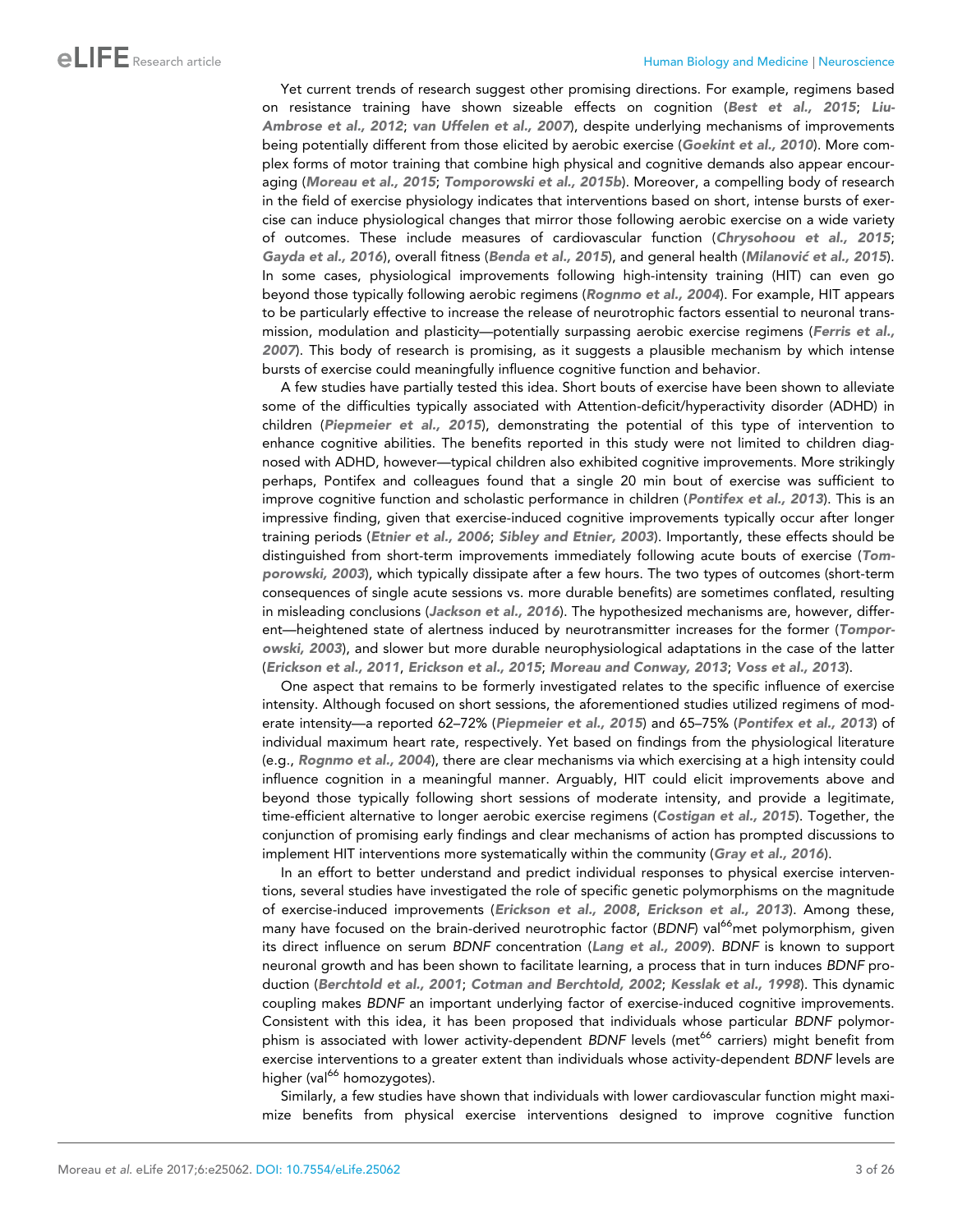([Sofi et al., 2011](#page-24-0); [Strong et al., 2005](#page-24-0)). The implicit assumption is that although lack of physical exercise might be a limiting factor for individuals whose fitness level is low, more active individuals might be less impacted by an exercise intervention program ([Heyn et al., 2004](#page-22-0); [Lautenschlager et al., 2008](#page-23-0); [Sniehotta et al., 2006](#page-24-0)). Despite the intuitive appeal of this assumption, several studies, including one from our group, have failed to find a positive correlation between exercise-induced cognitive improvements and the associated physiological changes ([Moreau et al.,](#page-23-0) [2015](#page-23-0); [Tsai et al., 2014](#page-24-0)). Arguably, the absence of a clear link between the hypothesized physiological mechanisms of improvements and tangible cognitive gains might stem from the plurality and complexity of variables underlying these changes, rendering coherent associations elusive.

Despite similarities in the physiological mechanisms linking aerobic exercise and HIT on cognition, the precise impact of the latter on cognitive performance remains to be confirmed experimentally. In the present study, we tested the viability of HIT as a substitute for aerobic exercise to induce cognitive improvements in school populations. In particular, we postulated that HIT would result in improvements in measures of cognitive control and working memory, as both constructs have been linked to fitness levels ([Pontifex et al., 2011](#page-24-0)) and appear to be malleable via aerobic regimens ([Erickson et al., 2013](#page-22-0)). The choice of these constructs was also motivated by previous research showing the malleability of both cognitive control and working memory in training studies, thus providing theoretical and empirical support for the plausibility of expected improvements ([Hampshire et al., 2012](#page-22-0); [Mishra et al., 2014](#page-23-0)). Consistent with recent efforts to better model and understand the mechanisms of cognitive improvement ([Young et al., 2015](#page-25-0); [Moreau and Waldie,](#page-23-0) [2015](#page-23-0)), the present study also intended to address interindividual variability so as to isolate the underlying factors of improvement. Based on previous literature ([Erickson et al., 2013](#page-22-0); [Moreau et al., 2015](#page-23-0)), we hypothesized that exercise training would elicit substantially larger cognitive benefits in individuals whose cardiovascular fitness is low, and in *BDNF* met<sup>66</sup> carriers, whose activity-dependent *BDNF* levels are naturally limited. Finally, we expected physiological improve-ments with exercise, as typically induced from aerobic interventions (see for a review [Gomez-](#page-22-0)[Pinilla and Hillman, 2013](#page-22-0)).

#### Results

Statistical analyses were performed in R (RRID[:SCR\\_001905](https://scicrunch.org/resolver/SCR_001905); [Core Team R, 2016](#page-21-0)). The following R packages were used for our analyses (in alphabetical order): BayesFactor ([Morey and Rouder,](#page-23-0) [2015](#page-23-0)), car ([Fox and Weisberg, 2011](#page-22-0)), dplyr ([Wickham, 2011](#page-25-0)), ggplot2 ([Wickham, 2009](#page-25-0)), gridExtra ([Auguie, 2012](#page-20-0)), lsr ([Navarro, 2015](#page-23-0)), psych ([Revelle, 2015](#page-24-0)), pwr ([Champely, 2015](#page-21-0)), rjags ([Plummer, 2016](#page-24-0)). All packages were retrieved from CRAN (RRID:[SCR\\_003005;](https://scicrunch.org/resolver/SCR_003005) [https://cran.r-proj](https://cran.r-project.org/)[ect.org/\)](https://cran.r-project.org/). Figures 4–6 were generated in JASP ([JASP Team, 2016](#page-24-0)). R code and data are freely available on GitHub [\(https://github.com/davidmoreau/2017\\_eLife;](https://github.com/davidmoreau/2017_eLife) a copy is archived at [https://github.](https://github.com/elifesciences-publications/2017_eLife-1) [com/elifesciences-publications/2017\\_eLife-1\)](https://github.com/elifesciences-publications/2017_eLife-1). The repository includes data sets, R scripts, details and script of the HIT workout, the CONSORT flow diagram and the CONSORT checklist.

In this section, we report Bayesian model comparisons, to allow quantifying the degree of evidence for a given model compared to other models tested, as well as Bayesian parameter estimations when relevant. All the equivalent frequentist analyses can be found at the end of the Results section.

Normality of distribution was examined for all continuous variables. If distributions were skewed, we compared results using non-corrected vs. log-transformed data, and looked for discrepancies. Although the analyses we present below are fairly robust to outliers, as priors can be adapted to reflect deviations from normality, we systematically checked consistency using standard approaches to outlier exclusion, to facilitate direct comparisons with frequentist tests. We defined outliers as values more than 3/2 times the upper quartile or less than 3/2 times the lower quartile of a given distribution, and systematically checked consistency of our results with and without inclusion.

### Physiological improvements

Participants in the exercise group saw a greater decrease in resting heart rate than controls, as demonstrated by a Bayesian ANCOVA with *Condition* (HIT vs. Control) as a fixed factor and baseline heart rate as a covariate. The full model was preferred to the model with baseline resting heart rate only:  $BF_M = 40.45$ , and was the most likely given our data:  $P(M \mid Data) = 0.93$ , assessed from equal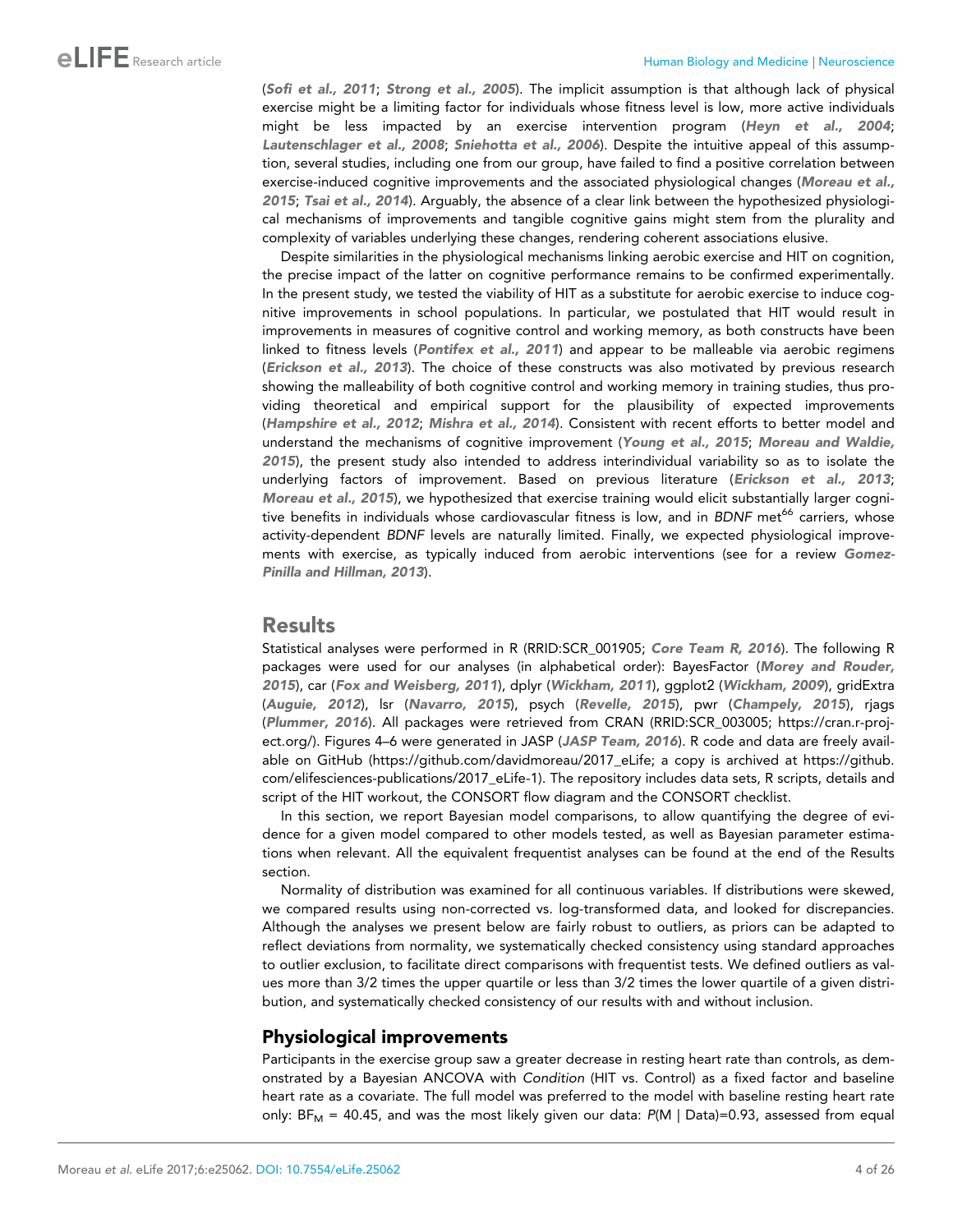<span id="page-4-0"></span>prior probabilities (Figure 1A). In-depth analyses focused on individuals with elevated resting heart rate at baseline allowed further insights into the potency of our exercise intervention. Specifically, a Bayesian t-test on resting heart rate change showed a sizeable difference between the two groups, with larger gains for the HIT group (BF<sub>10</sub> = 3.47, with  $M_{gain} = 6.11$ ,  $SD_{gain} = 11.64$  and  $M_{gain} = 1.89$ , *SDgain* = 8.63, for HIT and Control, respectively; Hedges' *g* = 0.41 (0.09, 0.73). Test-retest reliability—assessed via a comparison between pretest and posttest resting heart rate for controls only was acceptable (*r* = 0.77, BF<sub>10</sub> = 1.75 e+51).

Physiological data also provided important indications about workout intensity idiosyncrasies. We used resting heart rate at pretest to determine target intensities for each individual, such that:

$$
HR_{Target} = HR_{Reset} + \delta(HR_{Max} - HR_{Rest})
$$
\n(1)

where HR<sub>Max</sub> = 220 Age, and  $\delta$  is set to. 80. This yielded an individual target range (HR<sub>Target</sub> or



Figure 1. Physiological and effort-dependent measures. (A) Violin and box plots showing change in resting heart rate (in BPM) between pretest and posttest sessions, for HIT and control groups. The dashed line shows the point of perfect equivalence between pretest and posttest measurements; values below the line indicate heart rate decreases. (B) Targeted range accuracy, defined as the ratio of maximum measured heart rate per participant (in BPM) to targeted heart rate (expected), averaged across sessions. Dark dots show accuracy based on pretest resting heart rate, whereas light dots show accuracy based on posttest resting heart rate. The blue dashed line represents the point of perfect agreement between individual targeted heart rate and maximum measured heart rate. Values above the line represent higher measured heart rate than expected from baseline. (C) Time series of the maximum heart rate (in BPM) measured for a single workout, averaged over participants, plotted across sessions. Smoothing is modeled via a nonparametric locally weighted regression using a nearest neighbor approach (i.e. local polynomial regression fitting). (D) Time series of the total number of steps for a single workout, averaged over participants, shown across sessions. Smoothing is modeled via a non-parametric locally weighted regression using a nearest neighbor approach (i.e. local polynomial regression fitting). [DOI: 10.7554/eLife.25062.003](http://dx.doi.org/10.7554/eLife.25062.003)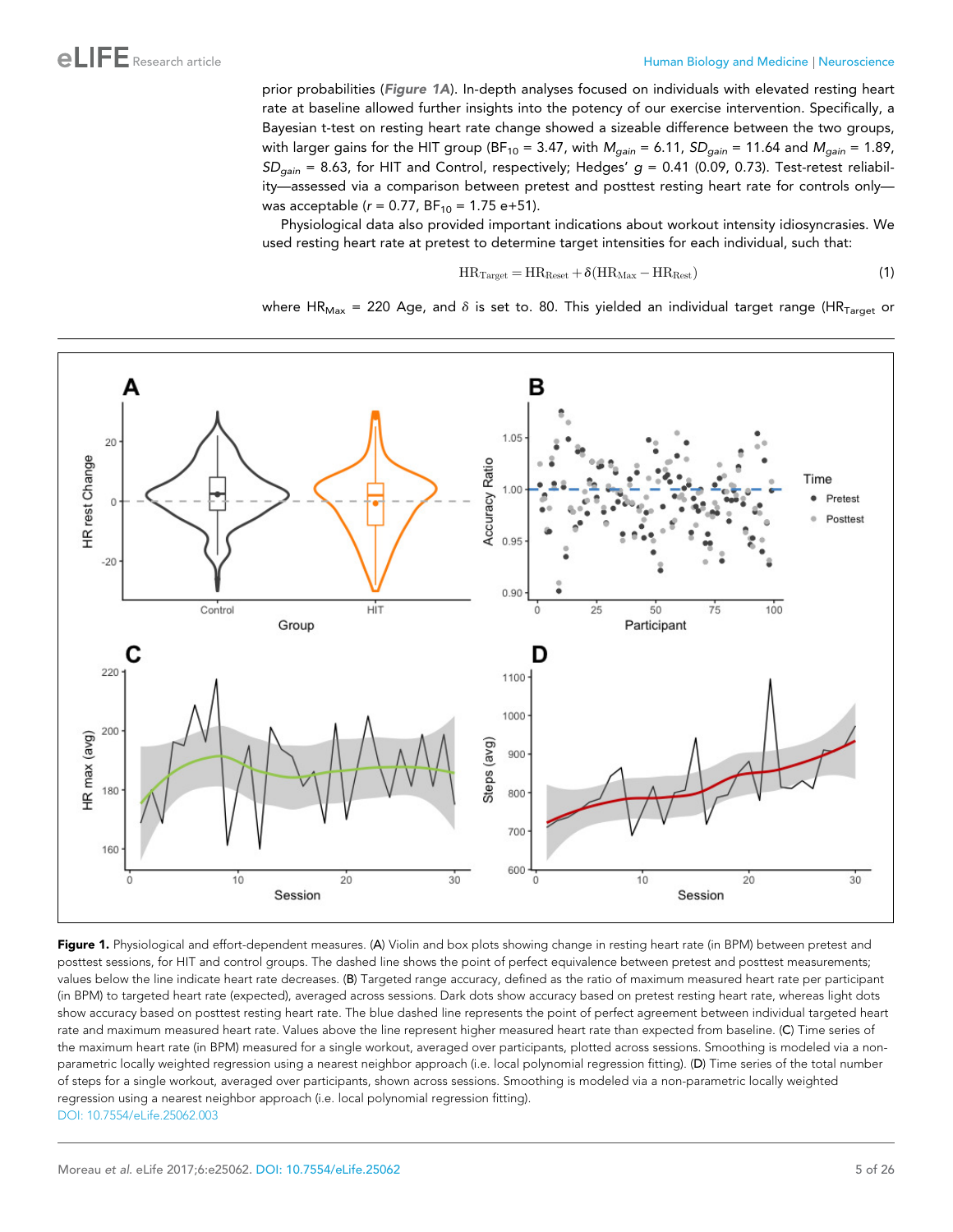above) while exercising. We then compared this range with the maximum intensity measured during each workout, to obtain an index of accuracy, or agreement, between target zone and actual effort. Results showed that participants did exercise at a suitable intensity overall, as expressed by the deviation from individual target heart rate values (*MDev* = 1.65, *SDDev* = 5.87; [Figure 1B](#page-4-0)). Importantly, effort intensity was maintained stable across time, as demonstrated by moderate evidence favoring the null model over an alternate model that included time as a predictor of maximum heart rate in a Bayesian linear regression analysis [BF<sub>M</sub> = 2.87, P(M | Data)=0.74, [Figure 1C](#page-4-0)]. Because individual resting heart rates tended to decrease throughout the intervention, sustained effort indicates that individuals incrementally increased workout volume, which was confirmed by additional measures such as step count  $[BF_M = 2.979e + 10, P(M | Data) \approx 1$ , for the model that included *Session* as a covariate, [Figure 1D](#page-4-0)]. Together, these results support the notion that the intervention was adaptive, allowing workout intensities tailored to each individual.

Physiological improvements are informative in two key aspects: they provide corroborating evidence for the hypothesized changes associated with exercise, and they allow identifying idiosyncratic parameters often characteristic of training interventions. However, the main goal of a cognitive intervention is to elicit *cognitive* gains, which were the primary outcomes of the present intervention. In the following sections, we first identify latent constructs from cognitive assessments, before discussing the impact of the intervention on these two constructs.

# Exploratory factor analysis

An exploratory factor analysis using principal component extraction and promax rotation was performed on all six cognitive measures at pretest. Although less common than orthogonal rotations, oblique rotations such as promax allow factors to correlate; this property is especially appropriate when the factors extracted are assumed to be correlated to some degree-a reasonable assumption given our design. The corresponding scree plot and eigenvalues (i.e. the variance in all variables accounted for by each factor) suggested a two-component solution (see factor loadings in Table 1 and Table 1-source data 1 and 2). Subsequent test of the two-factor model confirmed that the number of factors was sufficient ( $\chi^2$  (4)=0.59, p=0.96; Bayesian Information Criterion, BIC =  $-22.05$ ). We refer to these two components hereafter as Cognitive Control and Working Memory. The correlation between the two factors was *r* = 0.32. Uniqueness values indicated that the tasks spanned an adequate range within the sample space of each construct (Table 1).

Table 1. Exploratory factor analysis for cognitive measurements at baseline. F1 (Cognitive Control) and F2 (Working Memory) refer to the factor loadings of each measure from an exploratory factor analysis with promax rotation ( $N = 287$ ). Uniqueness represents the variance of each item not accounted for by the two factors.

| <b>Measure</b>        | <b>CC</b> | <b>WM</b> | <b>Uniqueness</b> |
|-----------------------|-----------|-----------|-------------------|
| Flanker               | 0.89      |           | 0.21              |
| Go/no-go              | 0.71      |           | 0.48              |
| Stroop                | 0.55      |           | 0.71              |
| Backward digit span   |           | 0.70      | 0.51              |
| Backward Corsi blocks |           | 0.27      | 0.91              |
| Visual 2-back         |           | 0.33      | 0.90              |

Note: Only factor loadings greater than. 25 are included in the table.

#### [DOI: 10.7554/eLife.25062.004](http://dx.doi.org/10.7554/eLife.25062.004Table%201.Exploratory%20factor%20analysis%20for%20cognitive%20measurements%20at%20baseline.&x00A0;F1%20(Cognitive%20Control)%20and%20F2%20(Working%20Memory)%20refer%20to%20the%20factor%20loadings%20of%20each%20measure%20from%20an%20exploratory%20factor%20analysis%20with%20promax%20rotation%20(N&x00A0;=&x00A0;287).%20Uniqueness%20represents%20the%20variance%20of%20each%20item%20not%20accounted%20for%20by%20the%20two%20factors.%2010.7554/eLife.25062.00410.7554/eLife.25062.005Table%201&x2014;source%20data%201.Scree%20plot%20for%20the%20exploratory%20factor%20analysis%20on%20all%20cognitive%20measures.The%20plot%20shows%20the%20eigenvalues%20associated%20with%20each%20factor%20plotted%20against%20each%20factor,%20and%20supports%20the%20decision%20to%20retain%20two%20factors.%2010.7554/eLife.25062.00510.7554/eLife.25062.006Table%201&x2014;source%20data%202.Path%20diagram%20for%20the%20exploratory%20factor%20analysis%20on%20all%20cognitive%20measures.F1%20(Cognitive%20Control)%20and%20F2%20(Working%20Memory)%20refer%20to%20the%20factors%20extracted%20from%20an%20exploratory%20factor%20analysis%20on%20all%20six%20cognitive%20measures,%20with%20promax%20rotation%20(N&x00A0;=&x00A0;287).%2010.7554/eLife.25062.006MeasureCCWMUniquenessFlanker0.890.21Go/no-go0.710.48Stroop0.550.71Backward%20digit%20span0.700.51Backward%20Corsi%20blocks0.270.91Visual%202-back0.330.90Note:%20Only%20factor%20loadings%20greater%20than.%2025%20are%20included%20in%20the%20table.)

Source data 1. Scree plot for the exploratory factor analysis on all cognitive measures. The plot shows the eigenvalues associated with each factor plotted against each factor, and supports the decision to retain two factors. [DOI: 10.7554/eLife.25062.005](http://dx.doi.org/)

Source data 2. Path diagram for the exploratory factor analysis on all cognitive measures. F1 (Cognitive Control) and F2 (Working Memory) refer to the factors extracted from an exploratory factor analysis on all six cognitive measures, with promax rotation ( $N = 287$ ). [DOI: 10.7554/eLife.25062.006](http://dx.doi.org/)

Moreau et al. eLife 2017;6:e25062. DOI: [10.7554/eLife.25062](http://dx.doi.org/10.7554/eLife.25062) 6 of 26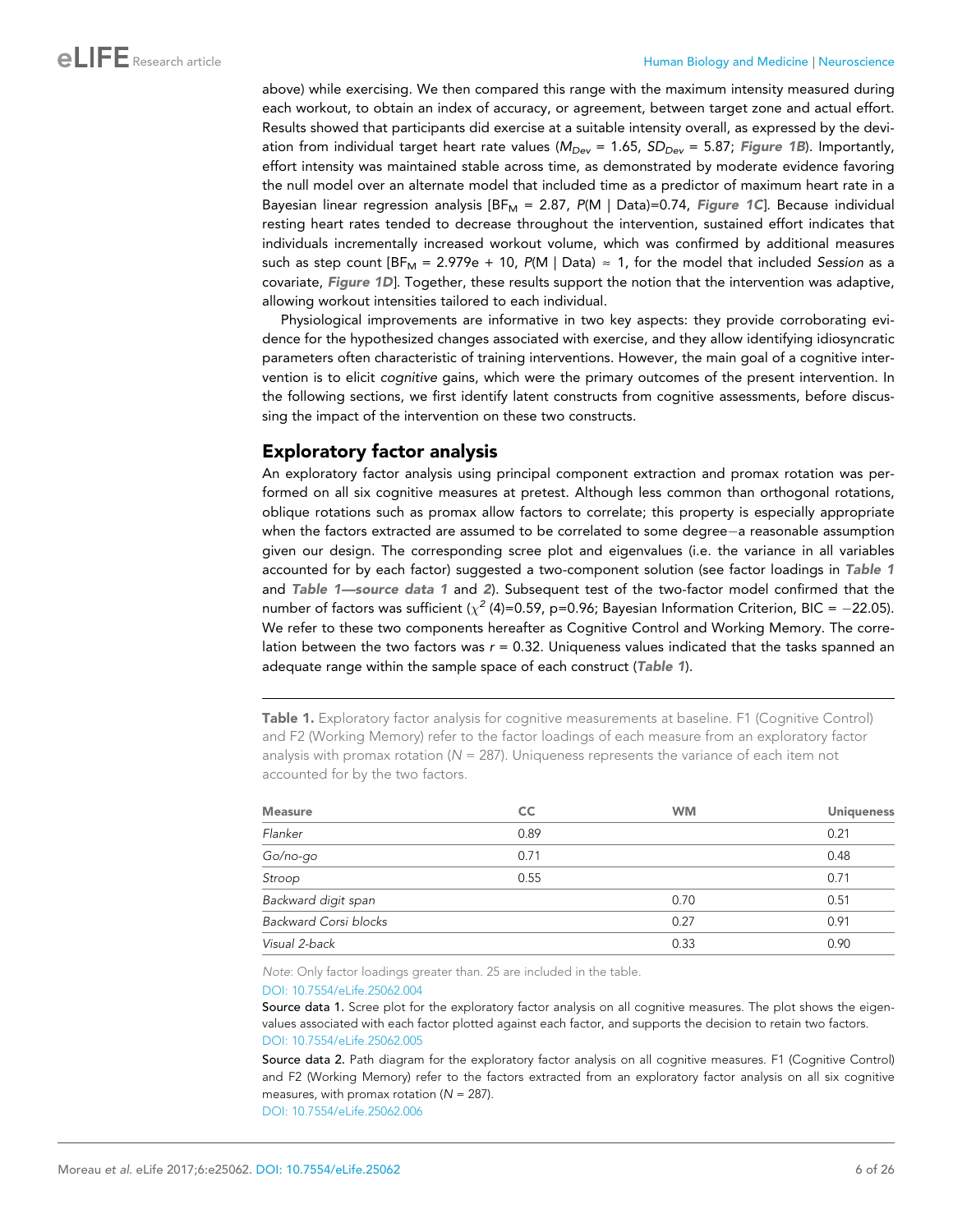#### Cognitive improvements

Here, we report cognitive improvements broken down by constructs, defined based on the factors extracted from the exploratory factor analysis.

A Bayesian repeated measures ANOVA on *Cognitive Control* scores, with *Session* (pretest vs. posttest) as a within factor and *Condition* (HIT vs. Control) as a between factor, showed moderate evidence for the interaction model over the main effect model [BF<sub>M</sub> = 3.38,  $p(M \mid Data) = 0.46$ ; Table 2]. Participants in the HIT group showed larger improvements than controls from pretest to posttest (*Mgain* = 0.25, *SDgain* = 0.6 and *Mgain* = 0.08, *SDgain* = 0.47, respectively, Hedges' *g* = 0.31 [0.09, 0.54]; [Figure 2A](#page-7-0), see also Figures 4–6). A Bayesian repeated measures ANOVA on *Working Memory* scores, with *Session* (pretest vs. posttest) as a within factor and *Condition* (HIT vs. Control) as a between factor showed strong evidence for the interaction model over the main effect model  $[BF_M = 5233.68, p(M | Data) \approx 1; Table 3].$  $[BF_M = 5233.68, p(M | Data) \approx 1; Table 3].$  $[BF_M = 5233.68, p(M | Data) \approx 1; Table 3].$  Participants in the HIT group showed larger improvements than controls from pretest to posttest ( $M_{gain}$  = 0.48,  $SD_{gain}$  = 0.83 and  $M_{gain}$  = 0.12, *SDgain* = 0.44, respectively, Hedges' *g* = 0.54 [0.31, 0.77]; [Figure 2B](#page-7-0)).

Because the cognitive improvements we reported are presumably based on physiological changes, we directly tested the relationship between the two types of variables. A Bayesian regression analysis showed that change in resting heart rate was a reliable predictor of cognitive gains in the HIT group, with respect to Cognitive Control (BF<sub>10</sub> = 6.34,  $p(M | Data) = 0.86$ ). This was not the case in the Control group (BF<sub>10</sub> = 0.20,  $p(M | Data)=0.16)$ . The contrast was weaker when comparing Working Memory gains in the HIT group (BF<sub>10</sub> = 0.56, p(M | Data)=0.36) with those of the Control group (BF<sup>10</sup> = 0.18, *p*(M | Data)=0.15). Additional Bayesian regression analyses showed that lower resting heart rate at pretest did not predict improvements in either Cognitive Control or Working Memory in the HIT group (BF<sub>10</sub> = 0.41, *p*(M | Data)=0.29. and BF<sub>10</sub> = 0.18, *p*(M | Data)=0.15, respectively). This was also the case when the analyses were restricted to the. 75 quantile of individuals with the lowest resting heart rate at baseline (BF<sub>10</sub> = 0.34,  $p(M \mid Data)$ =0.25. and BF<sub>10</sub> = 0.62,  $p(M \mid Data)$ Data)=0.38, respectively). Overall, baseline resting heart rate was a fairly noisy measure (*M* = 85.2, *SD* = 14.77, over the entire sample) and this might have contributed to the lack of clear impact of resting heart rate *change* on cognitive function.

#### Effect of BDNF genotype

A subsample of our data allowed for a better understanding of individual differences in exerciseinduced cognitive improvements. Specifically, we looked at the effect of variations in the *BDNF* polymorphism on cognitive gains in the HIT group, via a comparison between met<sup>66</sup> carriers (i.e. met<sup>66</sup>/ met<sup>66</sup> or val<sup>66</sup>/ met<sup>66</sup>) and non-carriers (val<sup>66</sup> homozygotes). Separate Bayesian repeated measures ANOVAs on *Cognitive Control* and *Working Memory* scores, with *Session* (pretest vs. posttest) as a within factor and *BDNF polymorphism* (val<sup>66</sup> homozygotes vs. met<sup>66</sup> carriers) as a between factor showed strong evidence for the interaction model in both cases [BF<sub>M</sub> = 31.17, *p*(M | Data)=0.89, and BF<sup>M</sup> = 675.92, *p*(M | Data)=0.99, for Cognitive Control and Working Memory, respectively, see [Table 4](#page-8-0) and [Table 5](#page-8-0)]. These findings suggest that met<sup>66</sup> carriers benefited to a greater extent than non-carriers from the exercise intervention (Cognitive Control: *Mgain* = 0.93, *SDgain* = 1.20 and *Mgain* = 0.05, *SDgain* = 0.13, Hedges' *g* = 1.36 [0.52, 2.2]; Working Memory, *Mgain* = 0.87, *SDgain* = 0.64 and *Mgain* = 0.14, *SDgain* = 0.24, Hedges' *g* = 1.83 [0.94, 2.72]; [Figure 3](#page-9-0)). Unequal

Table 2. Model comparisons for the Cognitive Control construct (CC) with condition as a fixed factor. The table shows the probability of each model given the data  $P(M \mid Data)$ , the corresponding Bayes Factor,  $BF_{10}$  and the percentage of error. The unconditional probability for each model is 0.2.

| <b>Models</b> | P(M   Data) | $BF_{M}$    | $BF_{10}$ | Error $(\%)$ |
|---------------|-------------|-------------|-----------|--------------|
| Null          | $1.01e - 5$ | $4.05e - 5$ |           | ۰            |
| Session       | 0.43        | 3.06        | 43120.06  | 0.98         |
| Condition     | $2.32e - 6$ | $9.28e - 6$ | 0.23      | 3.93         |
| Main effects  | 0.11        | 0.49        | 11143.87  | 4.52         |
| Interaction   | 0.46        | 3.38        | 43792.87  | 5.52         |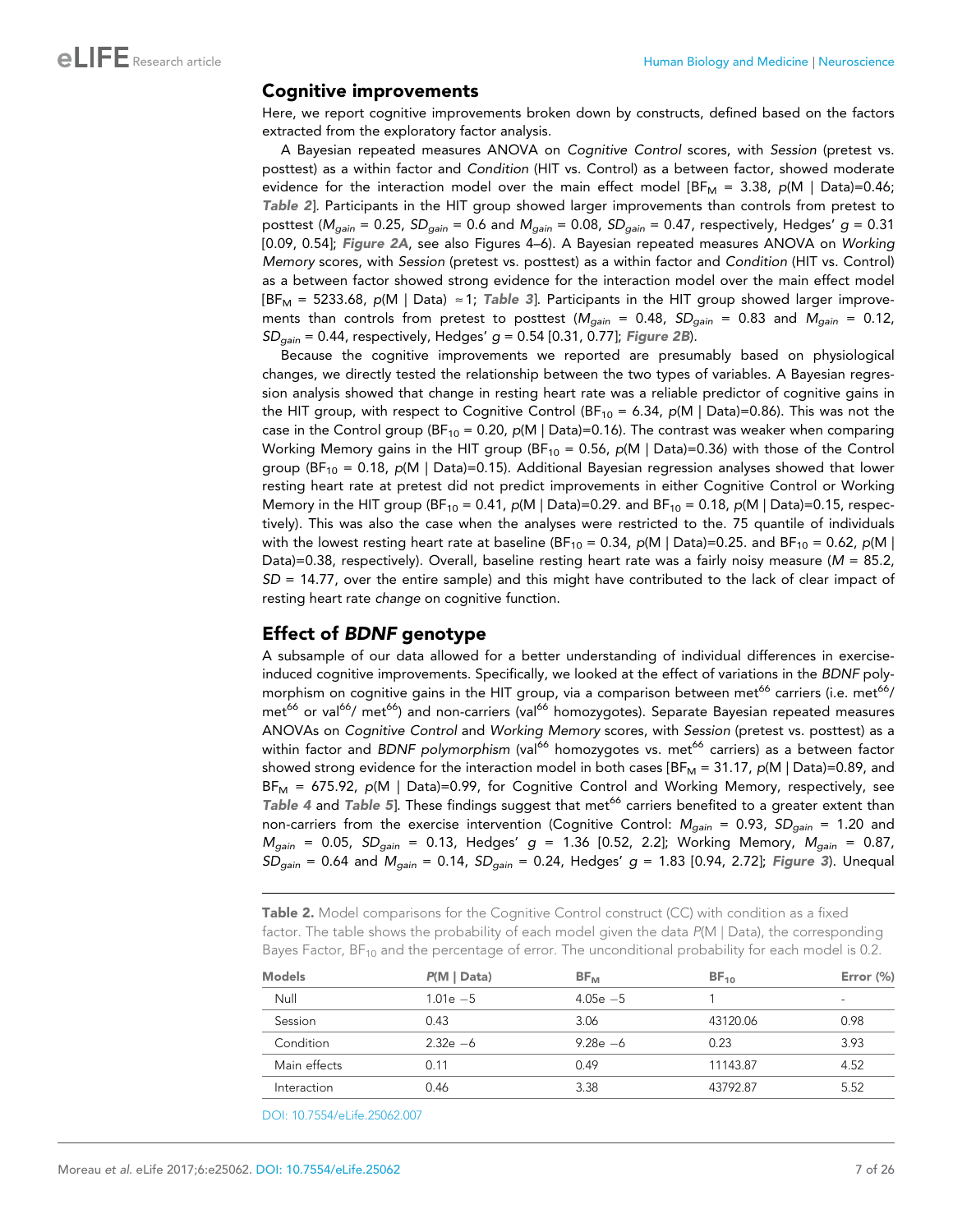<span id="page-7-0"></span>

Figure 2. Cognitive improvements. Violin and box plots showing gains in Cognitive Control (A) and Working Memory (B) between pretest and posttest sessions, for HIT and control groups. [DOI: 10.7554/eLife.25062.009](http://dx.doi.org/10.7554/eLife.25062.009)

> baseline scores cannot fully account for this effect since evidence for differences in Cognitive Control was limited at pretest (BF<sub>10</sub> = 4.03, Error (%)=1.55 e -6 from a Bayesian independent samples t-test) and more substantial, but unable to account for the full effect, for Working Memory (BF<sub>10</sub> = 17.47, Error (%)=1.22 e -6 from a Bayesian independent samples t-test). Together, these findings indicate that although genetic variations in the *BDNF* polymorphism are associated with cognitive differences, the latter are malleable and can be reduced with physical exercise.

Table 3. Model comparisons for the Working Memory construct (WM) with condition as a fixed factor. The table shows the probability of each model given the data  $P(M \mid Data)$ , the corresponding Bayes Factor,  $BF_{10}$  and the percentage of error. The unconditional probability for each model is 0.2.

| <b>Models</b> | P(M   Data)  | $BF_{M}$      | $BF_{10}$    | Error $(\%)$ |
|---------------|--------------|---------------|--------------|--------------|
| Null          | $292e - 13$  | $1.17e - 12$  |              | ۰            |
| Session       | $4.49e - 4$  | 0             | $1.54e + 9$  | 1.23         |
| Condition     | $1.84e - 13$ | $17349e - 13$ | 0.63         | 0.69         |
| Main effects  | $3.15e -4$   | O             | $1.08e + 9$  | 3.13         |
| Interaction   |              | 5232.68       | $3.42e + 12$ | 2.91         |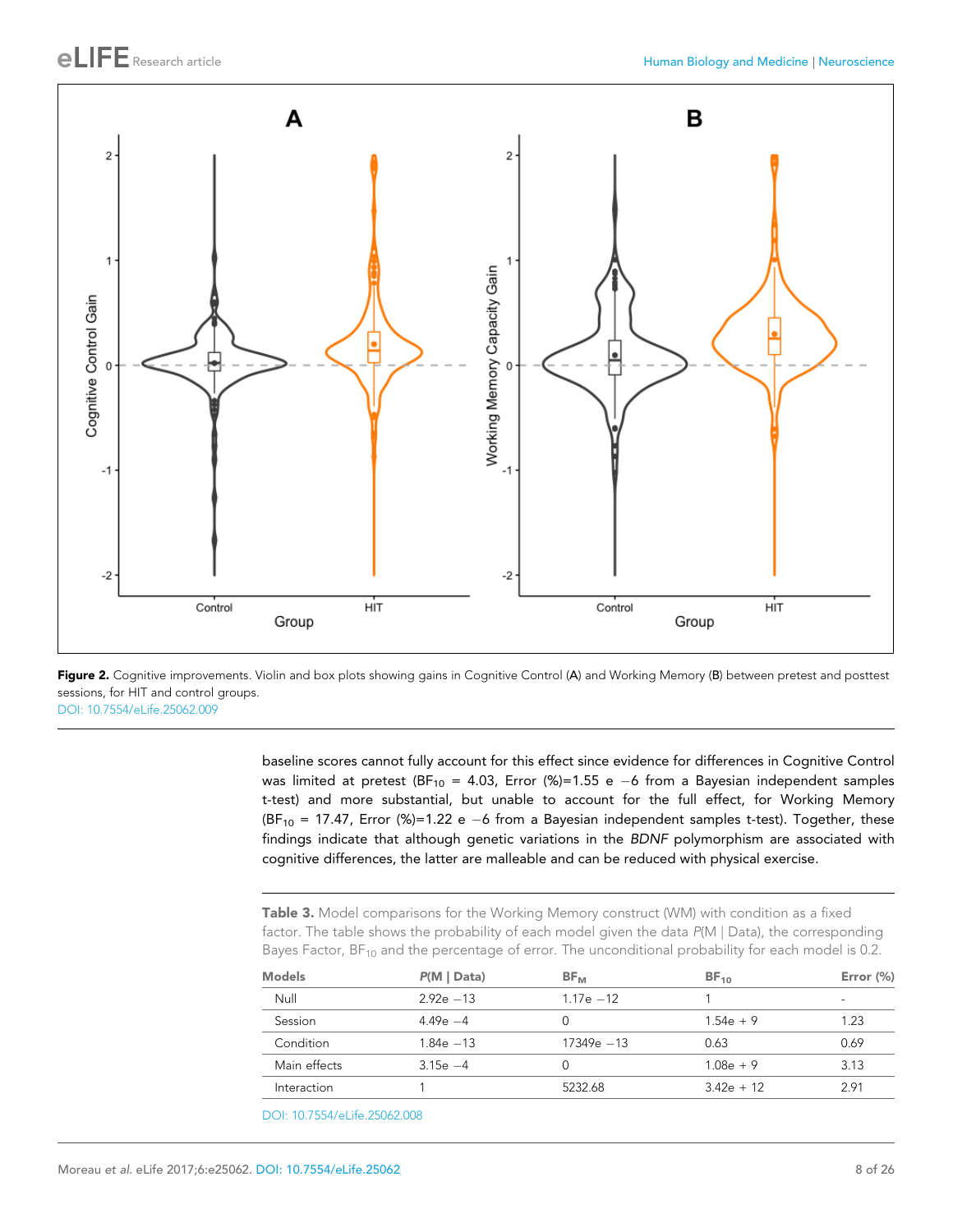<span id="page-8-0"></span>Table 4. Model comparisons for the Cognitive Control construct (CC) with BDNF polymorphism as a fixed factor. The table shows the probability of each model given the data P(M | Data), the corresponding Bayes Factor,  $BF_{10}$  and the percentage of error. The unconditional probability for each model is 0.2.

| P(M   Data) | $BF_{M}$ | $BF_{10}$ | Error $(\%)$ |
|-------------|----------|-----------|--------------|
| 0.01        | 0.06     |           | ۰            |
| 0.03        | 0.12     | 1.94      | 1.45         |
| 0.02        | 0.10     | 1.65      | 2.60         |
| 0.04        | 0.19     | 3.05      | 1.71         |
| 0.89        | 31.17    | 59.49     | 24.61        |
|             |          |           |              |

[DOI: 10.7554/eLife.25062.010](http://dx.doi.org/10.7554/eLife.25062.010Table%204.Model%20comparisons%20for%20the%20Cognitive%20Control%20construct%20(CC)%20with%20BDNF%20polymorphism%20as%20a%20fixed%20factor.&x00A0;The%20table%20shows%20the%20probability%20of%20each%20model%20given%20the%20data%20P(M%20|%20Data),%20the%20corresponding%20Bayes%20Factor,%20BF10%20and%20the%20percentage%20of%20error.%20The%20unconditional%20probability%20for%20each%20model%20is&x00A0;0.2.%2010.7554/eLife.25062.010ModelsP(M%20|%20Data)BFMBF10Error%20(%)&x2003;Null0.010.061-&x2003;Session0.030.121.941.45&x2003;Condition0.020.101.652.60&x2003;Main%20effects0.040.193.051.71&x2003;Interaction0.8931.1759.4924.61)

### Priors and robustness

All priors used in the reported analyses are default prior scales ([Morey and Rouder, 2015](#page-23-0)). For Bayesian repeated measures ANOVA and ANCOVA, the prior scale on fixed effects is set to 0.5, the prior scale on random effects to 1, and the prior scale on the covariate to 0.354. The latter is also used in Bayesian Linear Regression. The Bayesian t-test uses a Cauchy prior with a width of  $\sqrt{2/2}$  $(-0.707)$ , that is half of parameter values lies within the interquartile range  $[-0.707; 0.707]$ .

It is worth pointing out that the Bayesian repeated measures ANOVA that showed only moderate evidence for the effect of our HIT intervention on Cognitive Control shows stronger evidence with a slight variation on the prior scale. Although this variation in priors is consistent with our data and provides stronger evidence for our claim, we chose to report analyses with default prior scales, as these were the intended parameters *a priori.* For transparency, we plotted below the prior and posterior distribution for the comparison between *Conditions* (HIT vs. Control) for Cognitive Control ([Figure 4](#page-10-0)), as well as the Bayes Factor robustness check ([Figure 5](#page-11-0)). Both indicate that our findings are robust and supported by a wide range of priors, as corroborated by a sequential analysis ([Figure 6](#page-12-0)).

### Markov chain Monte Carlo (MCMC) Parameters

Broadly speaking, MCMC methods approximate the true posterior density  $p(\theta | y)$  by constructing a Markov chain on the state space  $\theta \in \Theta$ . The probability of the subsequent state in a given chain can be defined as:

$$
P(X_{n+1} = i_{n+1} | X_n = I_n), I \in \theta
$$
\n(2)

where  ${X_0, X_1, \ldots}$  is a sequence of random variables and  $\theta$  is the state space. Accordingly, the state at time step *n + 1* is dependent only on the state at time *n*. This process is best represented with a random walk where each vertex is defined by  $\theta$ , and weighted by the transition probabilities:

Table 5. Model comparisons for the Working Memory construct (WM) with BDNF polymorphism as a fixed factor. The table shows the probability of each model given the data P(M | Data), the corresponding Bayes Factor,  $BF_{10}$  and the percentage of error. The unconditional probability for each model is 0.2.

| <b>Models</b> | P(M   Data) | $BF_{M}$    | $BF_{10}$ | Error $(\%)$ |
|---------------|-------------|-------------|-----------|--------------|
| Null          | $2.47e - 5$ | $9.90e - 5$ |           | ۰            |
| Session       |             | 0.01        | 79.86     | 0.77         |
| Condition     | $3.52e - 5$ | $1.41e - 4$ | 1.42      | 0.69         |
| Main effects  |             | 0.01        | 155.37    | 5.84         |
| Interaction   | 0.99        | 675.92      | 40159.39  | 3.51         |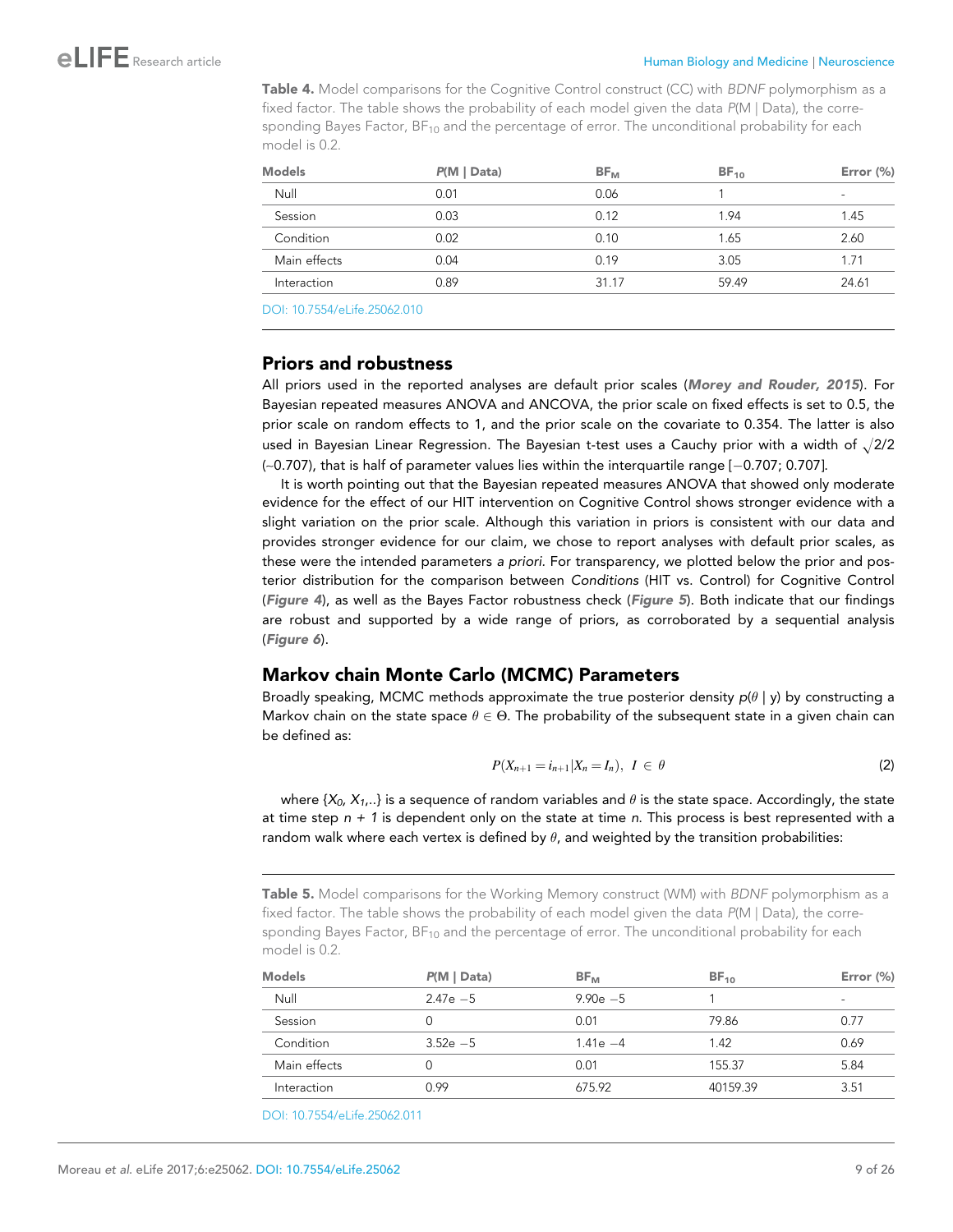<span id="page-9-0"></span>

Figure 3. Effect of BDNF allele on cognitive improvements.  $\mu$  and  $\sigma^2$  parameter estimates from the posterior distribution for the difference between BDNF met carriers and non-carriers (met<sup>66</sup> – val<sup>66</sup> homozygotes) in cognitive gains. Estimates were generated from 10,000 iterations, in one chain, with thinning interval of one (no data point discarded). (A) Trace of  $\mu$  for Cognitive Control. (B)  $\sigma^2$  estimate for Cognitive Control. (C) Trace of  $\mu$  for Working Memory. (D)  $\sigma^2$  estimate for Working Memory. [DOI: 10.7554/eLife.25062.012](http://dx.doi.org/10.7554/eLife.25062.012)

$$
p_{ij} = P(X_{n+1} = j | X_n = i), \ \ i, j \in \theta
$$
\n(3)

In the analyses reported in the paper, MCMC was used to generate posterior samples via the Metropolis-Hastings algorithm (see for details [Rubinstein and Kroese, 2011](#page-24-0)). All analyses were set at 10,000 iterations, with diagnostic checks for convergence. One chain per analysis was used for all analyses reported in the paper, with a thinning interval of 1 (i.e., no iteration was discarded).

#### Frequentist analyses

We reported Bayesian analyses throughout the paper. Because we understand that some readers may wish to compare these results with the equivalent frequentist analyses, we are providing all of these herein, in the order of presentation in the paper. Note that an *a priori* power analysis based on previous studies ([Erickson et al., 2013](#page-22-0); [Moreau et al., 2015](#page-23-0)) indicated the need for a minimum *N* of 129 participants per group to detect an effect of  $d = 0.35$  on the primary outcome measures, with  $1 - \beta = 0.80$  and  $\alpha = 0.05$ . The actual sample size of the present study (*N* = 152 and *N* = 153, for HIT and control groups, respectively) allowed an *a priori* power of. 86, given *d* and a constant.

. ANCOVA on change in resting heart rate, with *Condition* (HIT vs. Control) as a fixed factor and baseline heart rate as a covariate. Main group effect: F(1, 301)=9.84, p=0.002,  $\eta^2$  = 0.02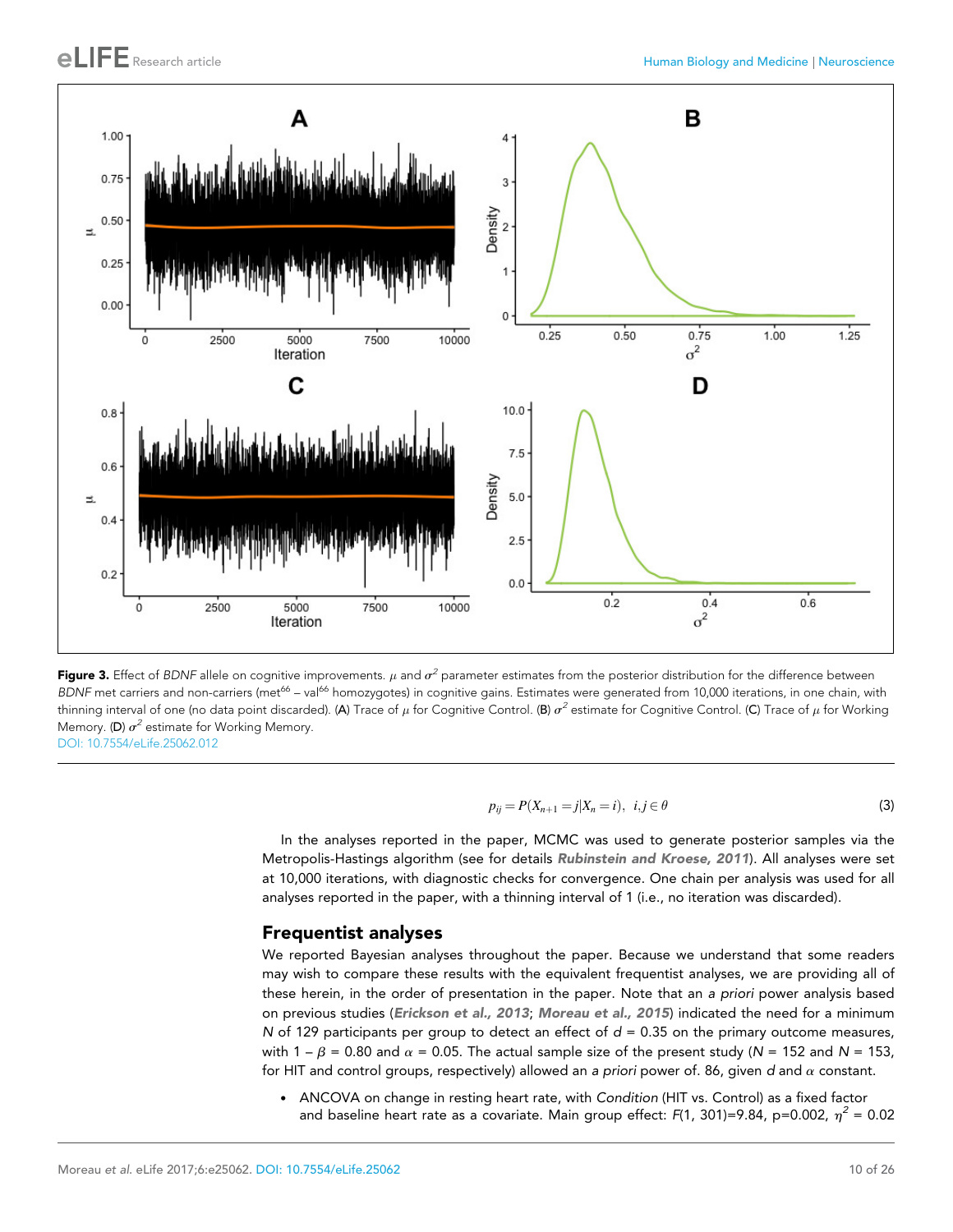<span id="page-10-0"></span>



[DOI: 10.7554/eLife.25062.013](http://dx.doi.org/10.7554/eLife.25062.013)

(.00,. 08), [Figure 1A](#page-4-0). Levene's test for homogeneity of variance was not statistically significant: *F*(1, 302)=0.29, p=0.59.

- . Welch two-sample t-test on resting heart rate change, by *Condition* (HIT vs. Control), after split on resting heart rate at pretest: *t*(1, 146.4)=2.57, p=0.01. *Mgain* = 6.11, *SDgain* = 11.64 and *Mgain* = 1.89, *SDgain* = 8.63, for HIT and Control, respectively; Hedges' *g* = 0.41 (0.09, 0.73).
- Linear regressions showed sustained effort across training sessions  $(\beta_1 10.04, p > 0.05)$ ; [Figure 1C](#page-4-0)), but incremental workout load  $(\beta_1 18.81, p<0.01$ ; [Figure 1D](#page-4-0)).
- . Repeated measures ANOVA on *Cognitive Control* scores, with *Session* (pretest vs. posttest) as a within factor and *Condition* (HIT vs. Control) as a between factor. Interaction effect: *F*(1, 295) =7.17, p=0.008,  $\eta^2$  = 0.02 (.00,. 07). Participants in the HIT group showed larger improvements than controls from pretest to posttest (*Mgain* = 0.25, *SDgain* = 0.6 and *Mgain* = 0.08, *SDgain* = 0.47, respectively, Hedges' *g* = 0.31 [0.09, 0.54]). Levene's test for homogeneity of variance was not statistically significant: *F*(1, 295)=0.35, p=0.56 and *F*(1, 295)=0.82, p=0.37, at pretest and posttest respectively.
- . Repeated measures ANOVA on *Working Memory* scores, with *Session* (pretest vs. posttest) as a within factor and *Condition* (HIT vs. Control) as a between factor. Interaction effect: *F*(1, 287) =21.89, p<0.001,  $\eta^2$  = 0.06 (.00,. 11). Participants in the HIT group showed larger improvements than controls from pretest to posttest (*Mgain* = 0.48, *SDgain* = 0.83 and *Mgain* = 0.12, *SDgain* = 0.44, respectively, Hedges' *g* = 0.54 [0.31, 0.77]). Levene's test for homogeneity of variance was not significant at pretest: *F*(1, 287)=0.16, p=0.69, but was statistically significant at posttest: *F*(1, 287)=19.75, p<0.001.
- . Regression analysis on *Cognitive Control* gains with change in resting heart rate as a predictor: HIT, *F*(1, 149)=7.93, p<0.01, *R <sup>2</sup>* = 0.05, RMSE = 0.58. Control group, *F*(1, 144)=0.24, p=0.63,  $R^2 = 0.002$ , RMSE = 0.48.
- . Regression analysis on *Working Memory* gains with change in resting heart rate as a predictor: HIT, *F*(1, 137)=2.47, p=0.12, *R <sup>2</sup>* = 0.02, RMSE = 0.82. Control group, *F*(1, 147)=0.08, p=0.77,  $R^2$  = 0.001 RMSE=0.44.
- . Regression analysis on *Cognitive Control* gains with baseline resting heart rate as a predictor (HIT group only):  $F(1, 149) = 1.83$ , p=0.18,  $R^2 = 0.01$ , RMSE = 0.59. When restricted to the. 75 quantile: *F*(1, 44)=0.37, p=0.54, *R <sup>2</sup>* = 0.01, RMSE = 0.73.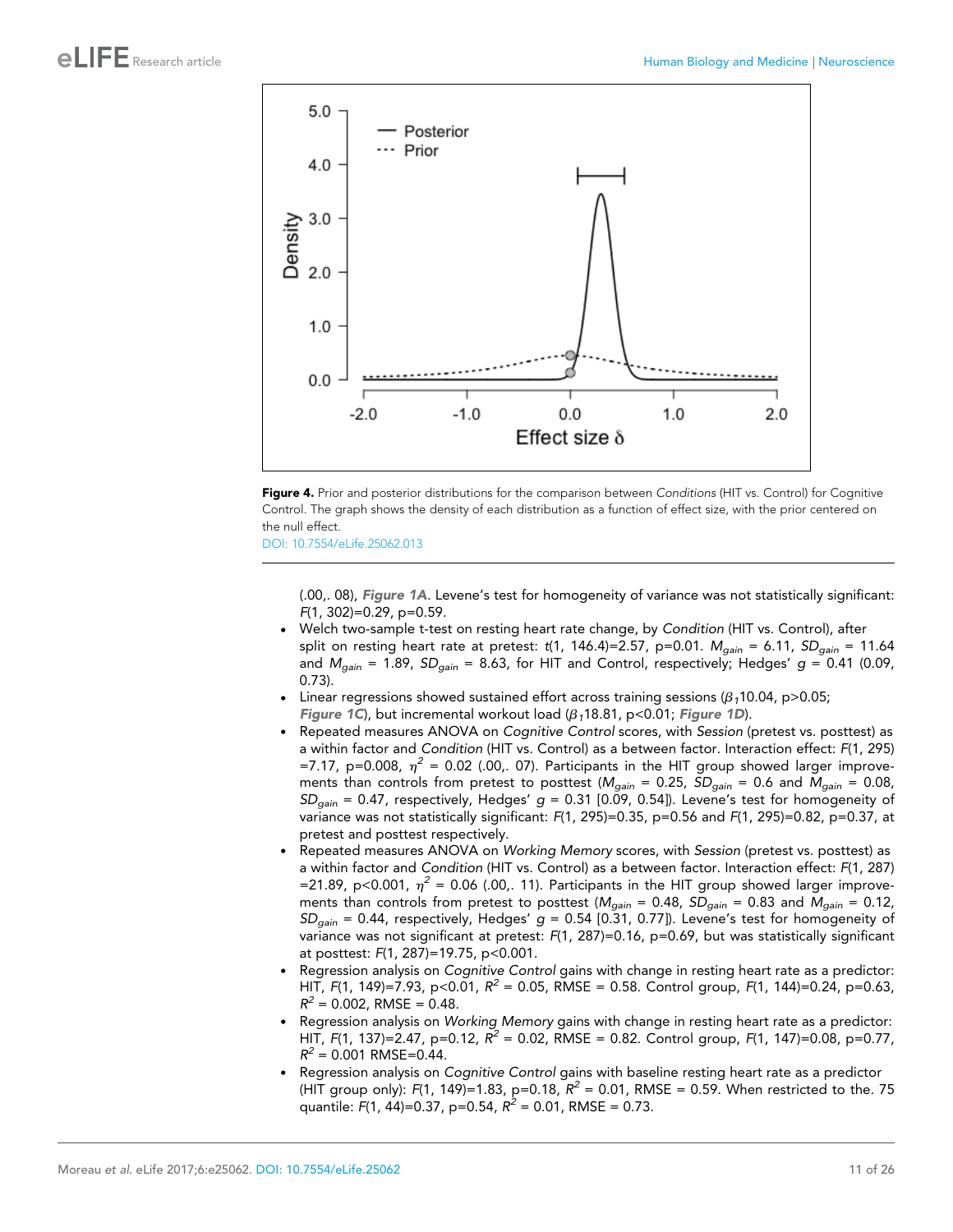<span id="page-11-0"></span>

Figure 5. Bayes factor robustness check for the comparison between Conditions (HIT vs. Control) for Cognitive Control. The figure shows our default prior, as well as wide and ultrawide priors. Importantly, the curve shows stronger evidence for our hypothesis with narrower priors, indicating that our conclusions are not based on a restricted range of priors.

[DOI: 10.7554/eLife.25062.014](http://dx.doi.org/10.7554/eLife.25062.014)

- . Regression analysis on *Working Memory* gains with baseline resting heart rate as a predictor (HIT group only):  $F(1, 137) = 0.02$ ,  $p = 0.90$ ,  $R^2 = 0$ , RMSE = 0.83. When restricted to the. 75 quantile: *F*(1, 40)=1.79, p=0.19, *R <sup>2</sup>* = 0.04, RMSE = 0.40.
- . Repeated measures ANOVA on *Cognitive Control* scores, with *Session* (pretest vs. posttest) as a within factor and *BDNF polymorphism* (val vs. met) as a between factor. Interaction effect: *F* (1, 30)=12.73, p=0.001,  $\eta^2$  = 0.22 (.00,. 50). Met<sup>66</sup> carriers benefited to a greater extent than non-carriers from the exercise intervention (respectively *Mgain* = 0.93, *SDgain* = 1.20 and *Mgain* = 0.05, *SDgain* = 0.13, Hedges' *g* = 1.36 [0.52, 2.2]). Levene's test for homogeneity of variance was statistically significant a pretest:  $F(1, 30) = 25.20$ , p<0.001, but not at posttest  $F(1, 30)$ 30)=2.16, p=0.15.
- . Repeated measures ANOVA on *Working Memory* scores, with *Session* (pretest vs. posttest) as a within factor and *BDNF polymorphism* (val vs. met) as a between factor. Interaction effect: *F* (1, 30)=23.01, p<0.001,  $\eta^2$  = 0.24 (.01,. 47). Met<sup>66</sup> carriers benefited to a greater extent than non-carriers from the exercise intervention (respectively *Mgain* = 0.87, *SDgain* = 0.64 and *Mgain* = 0.14, *SDgain* = 0.24, Hedges' *g* = 1.83 [0.94, 2.72]). Levene's test for homogeneity of variance was statistically significant a pretest: *F*(1, 30)=14.48, p<0.001, but not at posttest *F*(1, 30)=0.33, p=0.57.
- . Welch two-sample t-test on *Cognitive Control* score at pretest, by *BDNF* polymorphism (val<sup>66</sup> vs. met<sup>66</sup>): *t*(1, 8.3)=1.68, p=0.13, Hedges' *g* = 1.01 (0.20, 1.81).
- . Welch two-sample t-test on Working Memory score at pretest, by *BDNF polymorphism* (val<sup>66</sup> vs. met<sup>66</sup>): *t*(1, 8.7)=2.30, p<0.05, Hedges' *g* = 1.31 (0.47, 2.14).

We present below analyses for each cognitive tasks included in this study. Descriptive statistics are reported in [Table 6](#page-12-0).

. Repeated measures ANOVA on *Flanker* scores, with *Session* (pretest vs. posttest) as a within factor and *Condition* (HIT vs. Control) as a between factor. Interaction effect: *F*(1, 301)=4.00,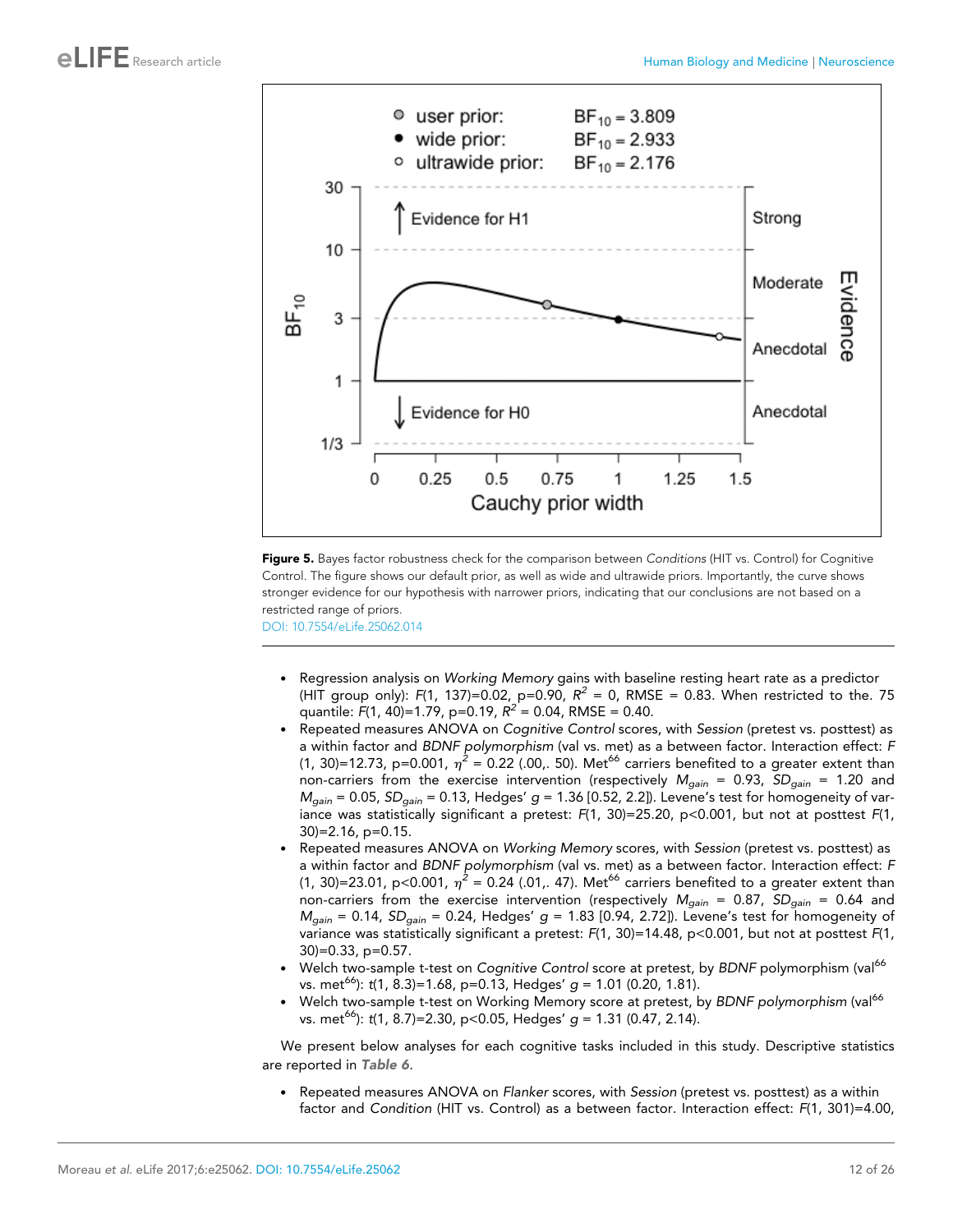<span id="page-12-0"></span>



p<.05,  $\eta^2$  = 0.01 (.00,. 05). Levene's test for homogeneity of variance was not statistically significant: *F*(1, 301)=0.38, p=0.56 and *F*(1, 301)=1.14, p=0.29, at pretest and posttest respectively.

- . Repeated measures ANOVA on *Go/no-go* scores, with *Session* (pretest vs. posttest) as a within factor and *Condition* (HIT vs. Control) as a between factor. Interaction effect: *F*(1, 301)=4.52, p=0.03,  $\eta^2$  = 0.01 (.00,. 05). Levene's test for homogeneity of variance was not statistically significant: *F*(1, 297)=1.24, p=0.26 and *F*(1, 297)=0.02, p=0.88, at pretest and posttest respectively.
- . Repeated measures ANOVA on *Stroop* scores, with *Session* (pretest vs. posttest) as a within factor and *Condition* (HIT vs. Control) as a between factor. Interaction effect: *F*(1, 301)=2.63, p=0.11,  $\eta^2$  <0.01 (.00,. 04). Levene's test for homogeneity of variance was not statistically

Table 6. Mean cognitive scores (SDs) for the two conditions at pretest and posttest. Scores are scaled and centered for each task (z-transformed by row).

| <b>Posttest</b> |
|-----------------|
| 0.04(0.85)      |
| 0.01(0.88)      |
| 0.04(0.83)      |
| 0.02(0.82)      |
| 0.00(0.73)      |
| $-0.03(0.69)$   |
|                 |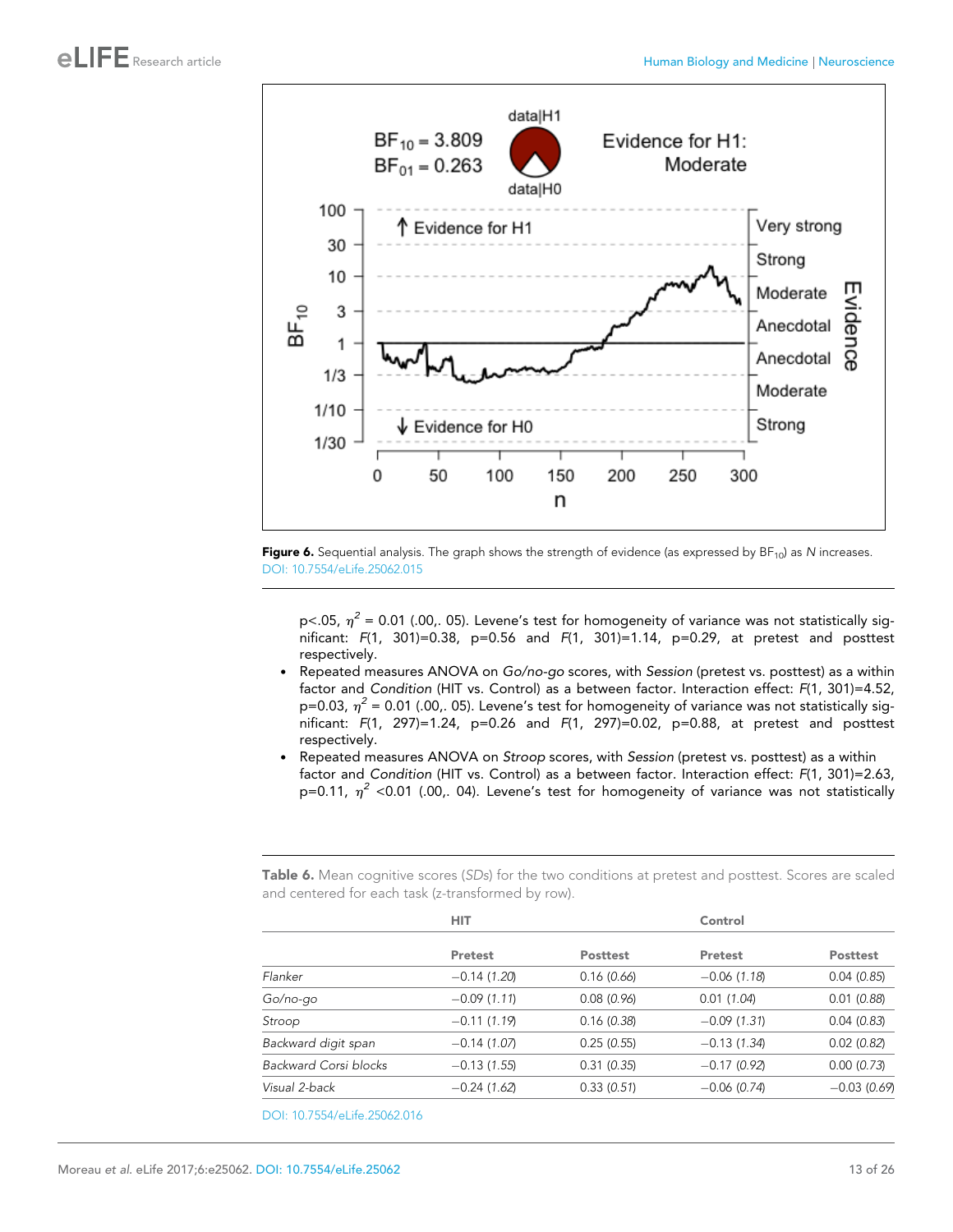significant: *F*(1, 301)=0.05, p=0.83 and *F*(1, 301)=2.53, p=0.11, at pretest and posttest respectively.

- . Repeated measures ANOVA on *Backward digit span* scores, with *Session* (pretest vs. posttest) as a within factor and *Condition* (HIT vs. Control) as a between factor. Interaction effect: *F*(1, 301)=5.66, p=0.02,  $\eta^2$  = 0.02 (.00,. 06). Levene's test for homogeneity of variance was not statistically significant at pretest but was statistically significant at posttest: *F*(1, 301)=0.63, p=0.43 and *F*(1, 301)=6.41, p=0.01, respectively.
- . Repeated measures ANOVA on *Backward Corsi blocks* scores, with *Session* (pretest vs. posttest) as a within factor and *Condition* (HIT vs. Control) as a between factor. Interaction effect: *F*(1, 297)=4.49, p=0.03,  $\eta^2$  = 0.01 (.00,. 05). Levene's test for homogeneity of variance was not statistically significant at pretest but was statistically significant at posttest: *F*(1, 297)=0.07, p=0.79 and *F*(1, 297)=34.69, p<0.001, respectively.
- . Repeated measures ANOVA on *Visual 2-back* scores, with *Session* (pretest vs. posttest) as a within factor and *Condition* (HIT vs. Control) as a between factor. Interaction effect: *F*(1, 292) =16.22, p<0.001,  $\eta^2$  = 0.05 (.02,. 11). Levene's test for homogeneity of variance was not statistically significant at pretest but was statistically significant at posttest: *F*(1, 292)=2.27, p=0.13 and *F*(1, 292)=16.41, p<0.001, respectively.

### Additional analyses

Here, we report analyses for which our *a priori* hypotheses were null effects. These variables were collected either to control for potential confounds, or for exploratory purposes.

There was no difference between groups regarding self-reported enjoyment or motivation (*W* = 12058, p=0.54 and *W* = 11497, p=0.86, respectively). This finding allows controlling for expectation effects, and thus stronger causal claims ([Boot et al., 2013](#page-21-0); [Stothart et al., 2014](#page-24-0)). In addition, participants' self-reported belief about cognitive malleability (i.e., mindset) indicated a statistically significant difference ( $p$ <0.03) in favor of the control group ( $M = 7.11$ , SD = 2.65 and  $M = 6.42$ , SD = 2.74, respectively, Hedges' *g* = 0.26 [0.03, 0.48]). There was no statistically significant difference between groups at either time points (pretest or posttest) in terms of ethnic background, age, gender, handedness, height, weight, diagnosis of learning disorder, brain trauma or epileptic seizures, current or past enrolment in a remediation or a cognitive training program, English as first language, videogaming experience, physical exercise, self-reported happiness, sleep quality, or general health.

## **Discussion**

The present study reported the first experimental evidence that HIT can elicit robust cognitive improvements in children. We confirmed the main hypothesis that exercise could induce gains in both cognitive control and working memory, as assessed from multiple measures. This finding is particularly promising given that the two constructs are reliable predictors of success in many domains, including professional and academic ([Deary et al., 2007](#page-21-0)); in the classroom, cognitive control and working memory have been associated with effective learning and overall achievement ([Rohde and](#page-24-0) [Thompson, 2007](#page-24-0)). Importantly, these effects are also meaningful at the level of single tasks. Our main findings thus emphasize the potency of short but intense exercise interventions to enhance cognition, and suggests that aerobic exercise is not the sole means to elicit cognitive gains, in line with a growing body of research ([Liu-Ambrose et al., 2012](#page-23-0); [Moreau et al., 2015](#page-23-0); [Pesce et al.,](#page-24-0) [2016](#page-24-0); [Tomporowski et al., 2015b](#page-24-0)). HIT appears to be a viable and promising alternative to longer workouts to enhance cognition.

In addition to the main effect of training, we also postulated that specific genetic profiles would be correlated with different responses to training, with *BDNF* met<sup>66</sup> carriers (i.e. met/met or val/met) benefiting from exercise to a greater extent. This hypothesis, confirmed by the present findings, was based on previous literature showing a relationship between *BDNF* polymorphism and serum *BDNF* ([Lang et al., 2009](#page-23-0)), and the influence of exercise interventions on the latter ([Leckie et al., 2014](#page-23-0)). *BDNF* met<sup>66</sup> carriers showed greater gains from pretest to posttest on both cognitive constructs. As the substitution from valine to methionine at codon 66 typically results in decreases of activitydependent secretion of *BDNF* at the synapse (*[Egan et al., 2003](#page-21-0)*), *BDNF* met<sup>66</sup> carriers are thought to be particularly impacted by post-exercise *BDNF* increases ([Nascimento et al., 2015](#page-23-0)). Conversely, val<sup>66</sup> homozygotes might benefit less from *BDNF* increases given above-average baseline levels.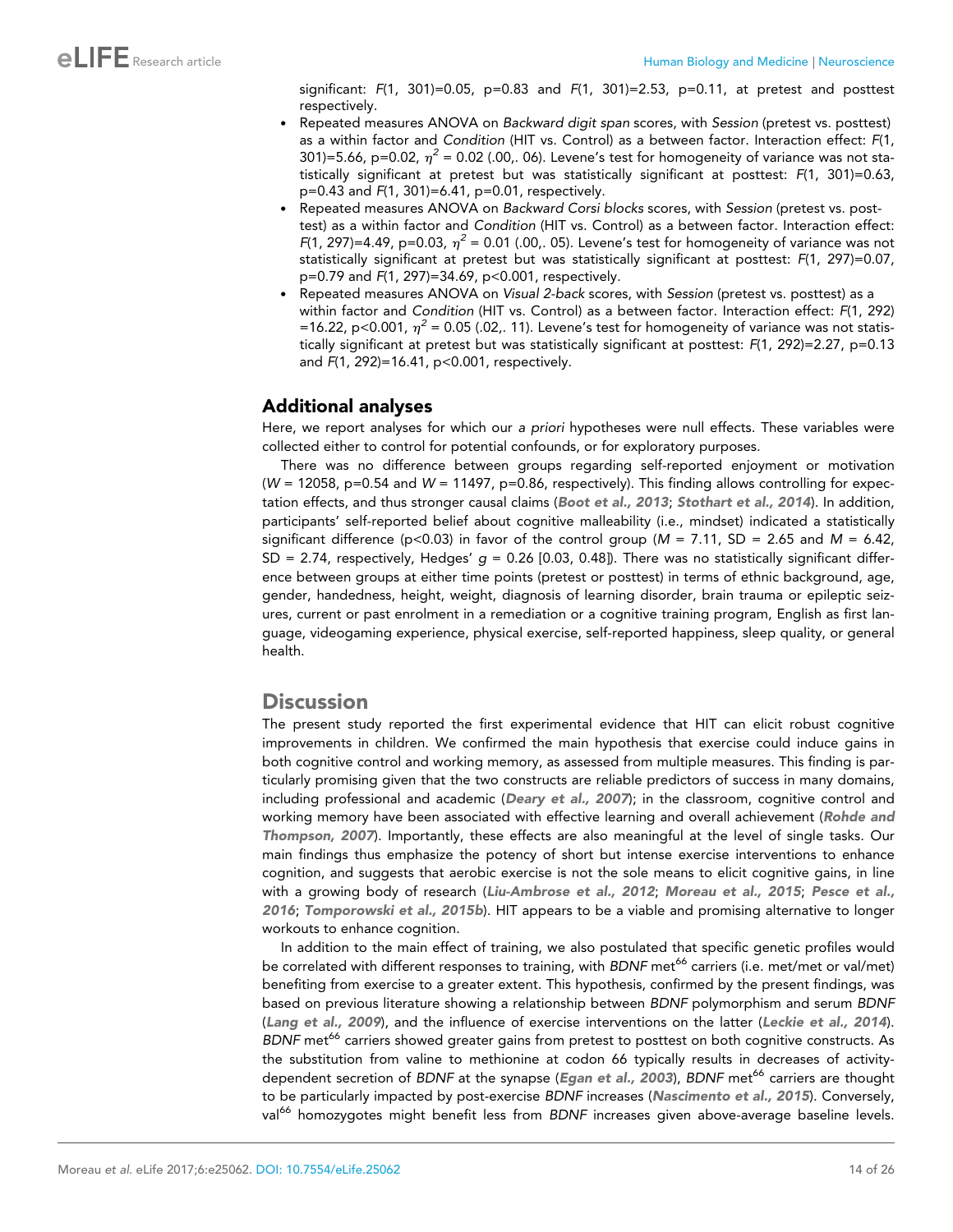This finding is interesting because of its predictive power-controlling for *BDNF* polymorphism can allow more accurate forecasting of individual training responses, and better estimates of effect size. Given the current trend toward more personalized interventions ([Medalia and Richardson, 2005](#page-23-0); [Moreau and Waldie, 2015](#page-23-0)), factoring in genetic information has the potential to refine and improve regimens, for each individual.

Importantly, the main effect of exercise on cognitive function is unlikely to be explained by the placebo effect. Self-reported measures of enjoyment and motivation did not differ between groups, supporting the notion that both types of intervention were equally appealing to children, or at least not fundamentally different with respect to intrinsic motivating factors. In addition, we also controlled for mindset—the degree to which individuals believe their cognitive abilities can change over time ([Dweck et al., 1995](#page-21-0)). Previous research suggests that individual mindsets may be of influence in cognitive growths: individuals with a more 'malleable' mindset are thought to be more likely to improve in cognitive and academic domains than individuals with a 'fixed' mindset ([Paunesku et al.,](#page-23-0) [2015](#page-23-0)). Although we did find a difference between conditions, it was to the advantage of children in the control group, who held a more malleable view about the dynamic properties of cognitive function than did the HIT group. This finding was reported as an additional analysis in the Results section, rather than in the main section, because the effect was not hypothesized *a priori*. In any case, and with warranted caution regarding *post hoc* interpretation, this effect would suggest that controls were *more* likely to improve over time, an assumption that was not corroborated by our main finding. If anything, this strengthens our main claim—greater improvements in the HIT condition are inconsistent with a differential placebo effect, a critical point in light of recent findings in the field of cognitive training ([Foroughi et al., 2016](#page-22-0)).

Effort-dependent variables provided additional insight about the mechanism underlying improvements. Consistent with previous interventional studies that have investigated the influence of exercise on cognition, we actively monitored several variables throughout the intervention. We could thus ensure that training was adequate, performed at a suitable intensity, and could test directly the dynamic coupling of these variables and their effects on cognitive outcomes. Indeed, we found that almost all participants stayed within the overall targeted range of effort required by the design of the workout and by initial individual measurements. This indicates a high degree of agreement, or fidelity, to the intended protocol—an essential component of the intervention given the underlying assumption that participants would exercise at a high intensity. Performed at a more moderate intensity, the same regimen becomes an aerobic training program, for which substantially longer time commitment might be required to elicit improvements. In addition, it is important to note that participants incrementally increased workout load, thus maintaining appropriate intensity throughout the intervention. Arguably, this adaptive property emerged from the design of the intervention, whereby participants were encouraged to exercise at maximum intensity at the time of the workout—an intrinsically individual and dynamic variable by definition.

In the present study, the effect of exercise could also be appreciated on changes in resting heart rate from pretest to posttest, a finding that confirms previous research in the field (e.g., [Moreau et al., 2015](#page-23-0)). More specifically, exercise appears to be a valuable regulating mechanism, with elevated resting heart rate values likely to normalize as a result of HIT. This effect could not be attributed to regression toward the mean, as it was not found in controls, thus suggesting that the intervention is especially beneficial to individuals who need it most. Together with the finding that HIT benefited more individuals with a genetic polymorphism (*BDNF* met<sup>66</sup> carriers) that was associated with lower cognitive performance, this idea emphasizes the relevance of exercise interventions to individuals with specific genetic or physiological attributes to reduce interindividual differences ([Go´mez-Pinilla et al., 2001](#page-22-0); [Leckie et al., 2014](#page-23-0)). Disparities are genuine, yet targeted interventions allow low-performing individuals to improve dramatically.

Our design allowed delving deeper into the relationship between exercise and cognitive improvements. In particular, we found that change in resting heart rate was predictive of cognitive control, but not working memory, gains. This finding is of interest because we postulated that the mechanisms of improvement were physiological, given that HIT has been shown to elicit neurophysiological changes similar to those following aerobic exercise regimens ([Ferris et al., 2007](#page-22-0)). However, we should point out that baseline resting heart rate did not predict gains in cognitive control or working memory in the HIT group, emphasizing the inherent noise associated with the relationship between physiological and cognitive measures. This lack of clear association between both types of variables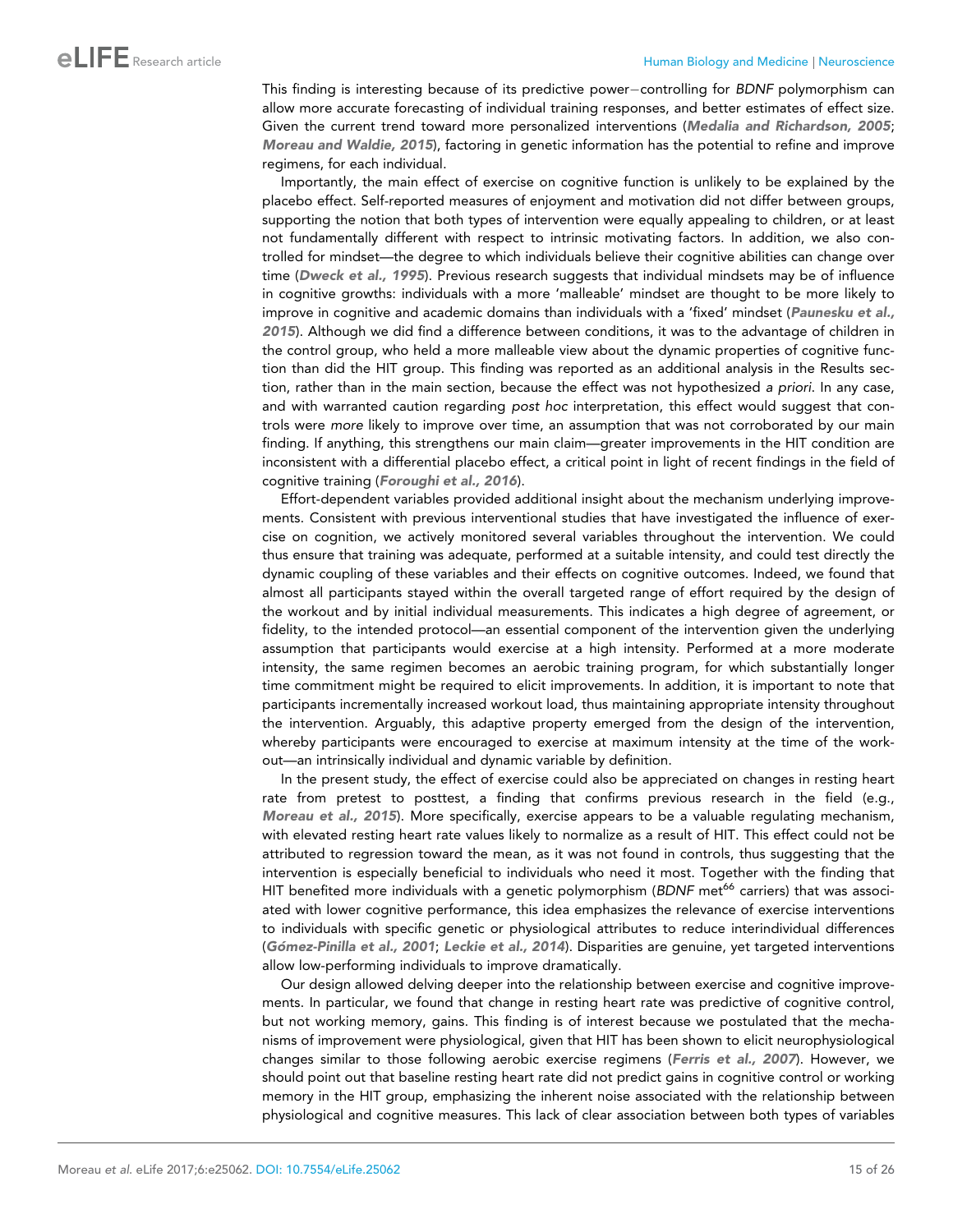is fairly common in the literature, suggesting that the hypothesized mechanisms of improvements are difficult to elucidate ([Moreau et al., 2015](#page-23-0); [Tsai et al., 2014](#page-24-0)). Potentially, this also suggests that other variables may be of importance, a question we attempted to address with additional measurements, in an exploratory manner (see Additional Analyses in the Results section).

Regardless of the strength of the evidence reported in the present study, one might question the genuine impact of such a short training regimen. Although perhaps counterintuitive, the extreme potency of short, intense bursts of exercise has come to light in recent years ([Lucas et al., 2015](#page-23-0); [Rognmo et al., 2004](#page-24-0)). In a review of the impact of HIT on public health, [Biddle and Batterham,](#page-21-0) [2015](#page-21-0) go as far as to premise their entire argument on the idea that the cardio-metabolic health outcomes are not to be questioned—rather, their only concern was about whether or not such regimens can be widely implemented and sustained over time ([Biddle and Batterham, 2015](#page-21-0)). In a similar vein, Costigan and colleagues concluded that HIT is a time-efficient approach for improving cardiorespiratory fitness in adolescent populations ([Costigan et al., 2015](#page-21-0)). These are strong, unequivocal statements, which reflect current views in exercise physiology—HIT has tremendous health benefits, with little, if any, disadvantages.

More direct evidence for the impact of HIT on brain function comes from neurophysiological studies. In an experiment that directly assessed the impact of short bursts of exercise on BDNF levels, Ferris et al. found that exercise leads to BDNF increases, and that the magnitude of the increase is intensity-dependent ([Ferris et al., 2007](#page-22-0)). This result emphasizes the importance of controlling exercise intensity in HIT studies, given that the main determinant of improvement appears to be the intensity of the workout. Indeed, previous studies have looked at the effect of short, but not intense, bursts of exercise on cognition, and found no clear evidence of improvement ([Craft, 1983](#page-21-0)). The high-intensity component of this type of exercise regimen is intended to allow for higher workout intensity than traditional workouts, despite shorter overall volume. The brevity of exercise, on the other hand, is simply a byproduct of intensity—one cannot maintain a near-maximal exercise intensity for long periods of time, given that this type of regimen depletes energetic resources rapidly ([Parolin et al., 1999](#page-23-0)). In terms of practical implications, this aspect is critical, as it allows designing shorter, more potent workouts.

Despite our findings being in line with previous literature showing that short bursts of exercise can elicit potent cognitive improvements in children ([Piepmeier et al., 2015](#page-24-0); [Pontifex et al., 2013](#page-24-0)), and, more generally, with a wider, more general literature linking physical exercise and cognition in children ([Jackson et al., 2016](#page-22-0); [Sibley and Etnier, 2003](#page-24-0)), we should also point out a few limitations of the present study. These open up interesting avenues and directions for future research. First, the duration of training was not experimentally manipulated, and therefore the specific question of dose-dependence was not directly assessed. Therefore, we cannot claim that a 6 week regimen is optimal—larger cognitive improvements could possibly be elicited with longer durations, or, alternatively, similar improvements could be induced with a shorter intervention. Similarly, no follow-up tests were performed to assess durability of improvements post-training; although it should be noted that maintaining benefits is arguably less important with short, potent interventions such as the HIT regimen we proposed. In addition, both the duration of the intervention and the specific experimental protocol were constrained by external factors (e.g. feasibility, academic schedule). With respect to the potency of the intervention, however, this is also promising—as little as six weeks of training can induce noticeable improvements, with possible larger effects if physical exercise is sustained.

Related to this idea, we had to work around constraints typically imposed by interventional studies; namely, the necessity to keep testing sessions time-efficient. Beyond logistic considerations, this was also intended to minimize the influence of cognitive fatigue on our results. Despite time constraints, we aimed to preserve testing diversity (i.e., number of tasks per construct) for a few reasons. First, we strived to provide estimates of constructs that minimize task-specific components and extract meaningful domain-general scores. In psychometric testing of working memory capacity, Foster and colleagues demonstrated that the majority of the variance explained by a single WM task is accounted for in the first few blocks, and that the predictive nature of the task remains largely unchanged for practical purposes when tasks are shortened ([Foster et al., 2015](#page-22-0)). Second, simulation studies have shown that incorporating more tasks within constructs leads to a better signal-to-noise ratio, resulting in more meaningful measures of an underlying ability ([Moreau et al., 2016](#page-23-0)). To further validate this approach, we piloted different versions of our testing tasks and determined that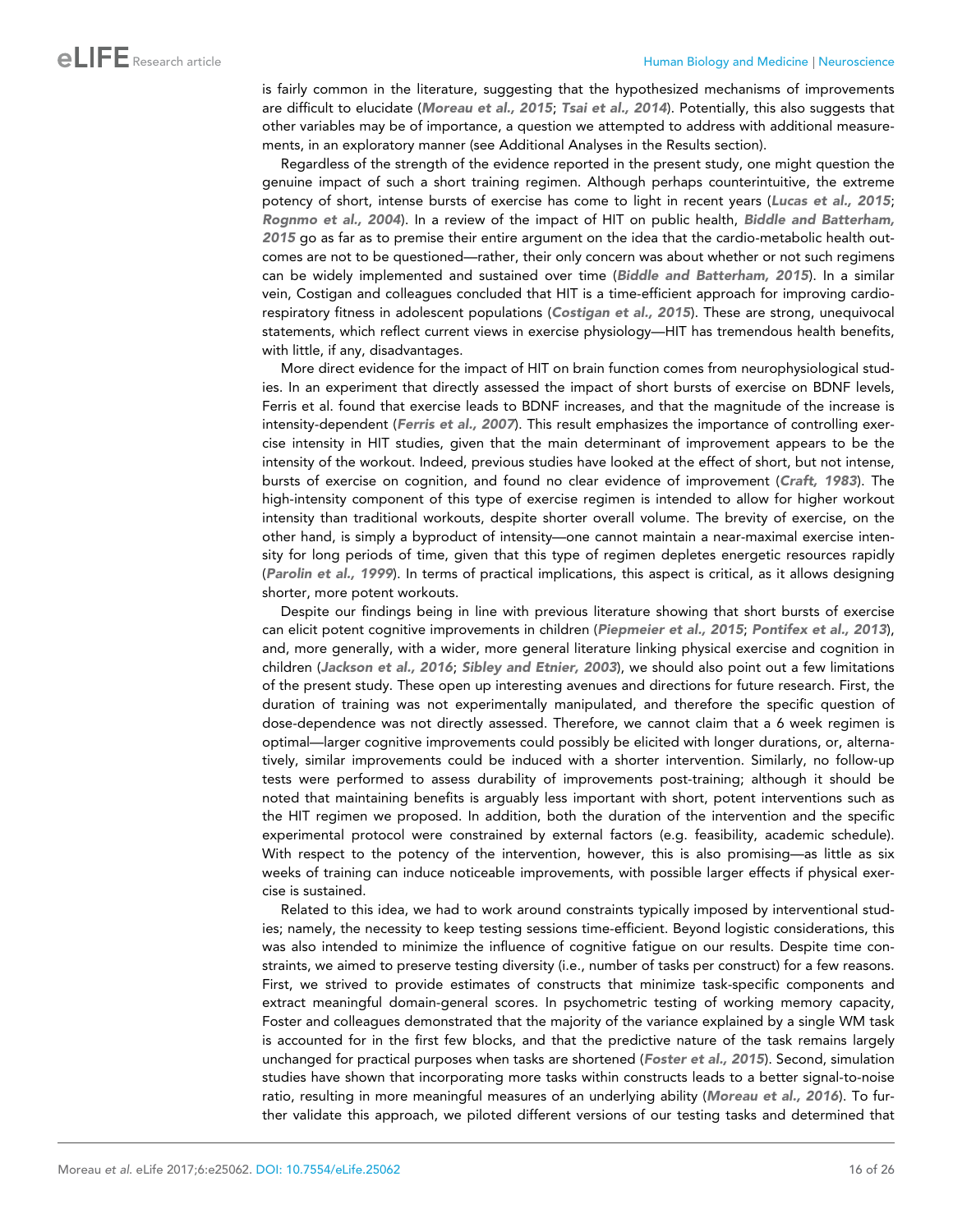the validity of the versions we retained for the present study was acceptable, given appropriate reliability across task lengths.

Second, because training occurred in schools, the environment was possibly less standardized and controlled than laboratory settings, highlighting typical tradeoffs between impoverished but highly reliable environments and ecological but less controlled settings. Our view remains that ecological validity is of primary importance when training cognitive abilities, because of the wide range of applications stemming from this line of research ([Moreau and Conway, 2014](#page-23-0)). Accordingly, fixed, predictable training regimens are unlikely to favor durable improvements of cognitive function ([Moreau and Conway, 2014](#page-23-0); [Moreau et al., 2015](#page-23-0); [Posner et al., 2015](#page-24-0)). We have previously stressed the importance of novelty and variety in cognitive training interventions ([Moreau and Con](#page-23-0)[way, 2014](#page-23-0)), and this limitation applies to exercise regimens as well. Importantly, this echoes similar views across research groups worldwide, which suggest that training-induced cognitive improvements are often restricted to specific activities ([Harrison et al., 2013](#page-22-0); [Tomporowski et al., 2012](#page-24-0)), and are best nurtured within complex, dynamic environments ([Diamond and Lee, 2011](#page-21-0)). Therefore, the regimen we have presented in this paper constitutes a potent short-term intervention, but more variety might be required to elicit long-lasting improvements. In a field that has suffered from setbacks such as lack of replication (e.g. [Redick et al., 2013](#page-24-0); [Thompson et al., 2013](#page-24-0)) or common methodological flaws ([Moreau et al., 2016](#page-23-0)), it is wise to remain cautious about preliminary studies and emphasize the need for replication.

Despite these limitations, the present findings represent a promising first step toward reliable and affordable exercise-based cognitive interventions, highlighting effective alternatives to aerobic exercise. Together with complementary findings (e.g. [Moreau et al., 2015](#page-23-0)), the type of physical exercise regimen we described in this paper could pave the way for novel exercise interventions particularly suited to school environments, which are often constrained by time and equipment. The high-intensity workout we designed did not require any special equipment or any instructors training, and each 10 min session was all-inclusive with warm-up and stretching. Therefore, this type of regimen could also be generalized to other populations; for instance, individuals whose schedule allows little time for exercise, or those who do not intrinsically enjoy exercising, could appreciate opportunities to shorten workouts while preserving the typical benefits of exercise. Adaptations to older populations also represent interesting opportunities considering the benefits typically associated with exercise regimens in these communities ([Colcombe and Kramer, 2003](#page-21-0)). The present regimen might require adjustments, given that practicality in a specific context (e.g. managing time constraints in school or professional schedules) potentially differs from practical considerations in another (e.g. mitigating risks of injury in older populations). In any case, generalization is of the rationale, not necessarily of the specific workout that was designed for this intervention.

Finally, it is important to acknowledge that physical exercise, regardless of the specific training regimens considered, is not a panacea when it comes to addressing cognitive deficits-in some cases, especially in the presence of specific conditions or disorders, more targeted or individualized interventions might be required (e.g., [Moreau and Waldie, 2015](#page-23-0)), and the ability for exercise regimens to remediate core cognitive deficits might appear inherently limited. However, it remains that physical exercise is one of the most potent and wide-ranging means currently available to enhance cognition non-invasively, with a myriad of positive side effects.

# Materials and methods

We report here a multicenter, randomized (1:1 allocation), placebo-controlled trial. Design and reporting are consistent with CONSORT guidelines ([http://www.consort-statement.org/\)](http://www.consort-statement.org/). Participants, parents and school principals gave their informed consent for inclusion in this study, and the Ethics Committee at the University of Auckland approved all procedures. The full protocol and statistical analysis plan are available online at [https://github.com/davidmoreau/2017\\_eLife](https://github.com/davidmoreau/2017_eLife).

#### Participants

A total of 318 children participated in this study. Thirteen participants were not included in the analyses because of dropouts ( $N = 7$ ), extensive missing data ( $N = 4$ ) or problems in data collection (*N* = 2, see CONSORT flow diagram for details). Our final sample consisted of 305 children ( $M_{\text{aqe}}$  = 9.9 (7–13), *SD*<sub>age</sub> = 1.74, 187 female,  $M_{\text{BMI}}$  = 18.3, *SD*<sub>BMI</sub> = 6.26). They were recruited from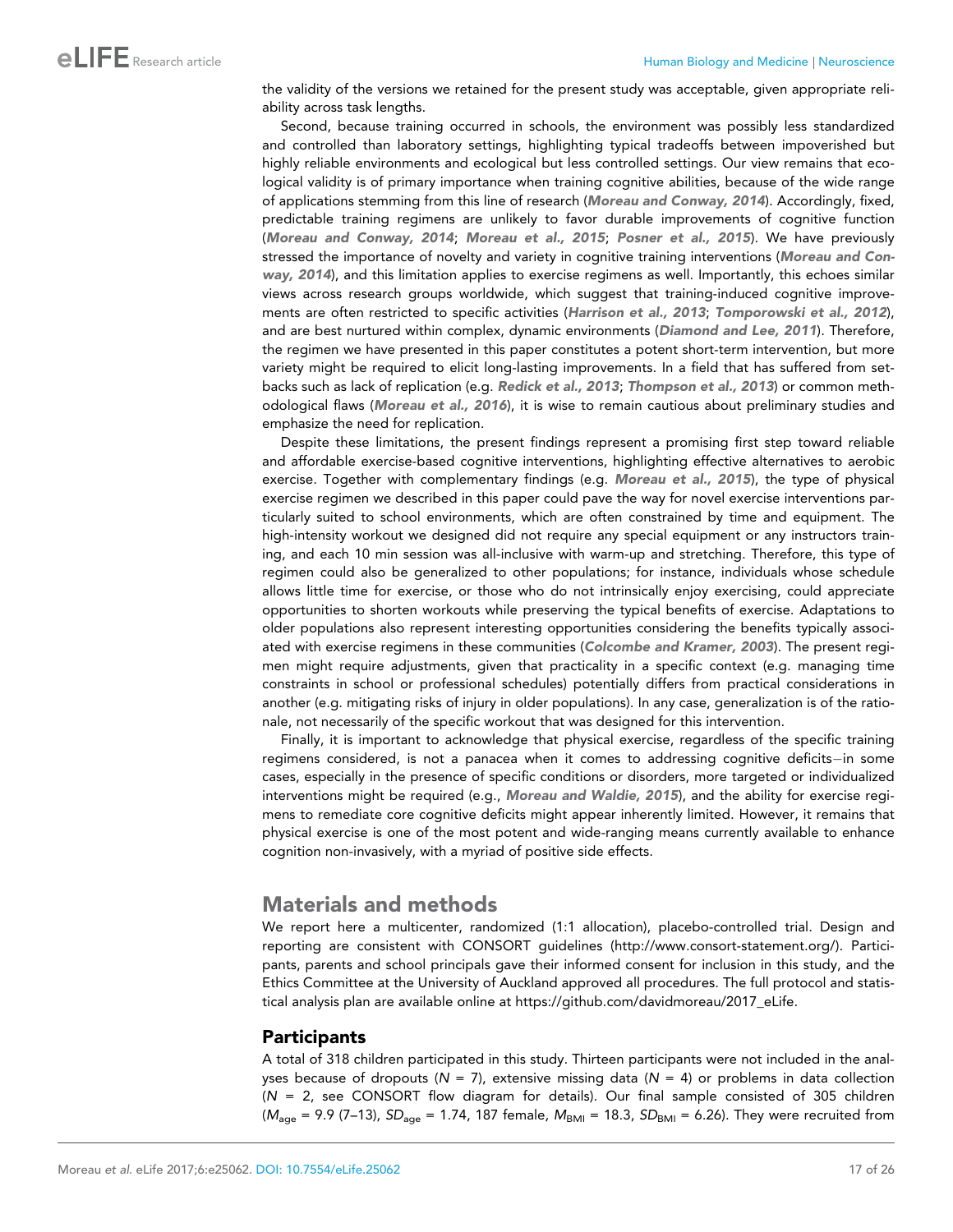six schools across New Zealand, providing a sample of various socioeconomic deciles (three public institutions, three private), locations (three urban institutions, three rural), and ethnic backgrounds representative for the country (70% New Zealand European, 20% Pacific, 7% Asian, 3% Other). The number of students involved per school ranged from 5 to 83 (*M* = 50.8, *SD* = 31). All participants reported no history of brain trauma or epilepsy, and all had self-reported normal or corrected-tonormal vision. A subset of 22 children reported a learning disability diagnosis (dyslexia: 14, ADHD: 3, Autism spectrum disorder: 3, mild developmental delay: 2, Irlen syndrome: 2, dyscalculia: 1, dyspraxia: 1). Respective subsets of 284, 99 and 32 participants underwent all assessments, measurements and genotyping described below. All the variables measured in the experiment are reported hereafter.

#### Cognitive assessments

Testing was conducted on school premises. All cognitive assessments were computer-based, administered in groups of a maximum of 15 students. This limit on the number of participants tested at a given time was implemented to minimize potential averse effects of group testing. These assessments have shown to be adequate measures of both cognitive control and working memory ([Ander](#page-20-0)[son-Hanley et al., 2012](#page-20-0); [Aron and Poldrack, 2005](#page-20-0); [Kane et al., 2004](#page-22-0); [Nee et al., 2007](#page-23-0); [Pajonk et al., 2010](#page-23-0); [Rudebeck et al., 2012](#page-24-0); [Unsworth and Engle, 2007](#page-25-0)). For each task, we measured accuracy and response time. Different stochastic variations of all tasks were used at pretest and posttest. Unless specified otherwise, the number of trials varied based on individual performance to allow reaching asymptotes, with a minimum and a maximum specified for each task. The reliability of this method for each task was assessed from a separate sample ( $N = 34$ ,  $M_{\text{a}ee} = 10.3$ (8–12), 15 females), and deemed acceptable (all *s* > 0.65) based on Spearman-Brown prophecy formula ([Brown, 1910](#page-21-0); [Spearman, 1910](#page-24-0)). Specifically, reliability was calculated by comparing test scores on the asymptotic version vs, the maximal-length version, for each task (see trial length details below and online repository for source code data). The order below was the order of presentation for every participant at both pretest and posttest (i.e., Flanker – Go/no-go – Stroop – Backward digit span – Backward Corsi blocks – Visual 2-back). Both testing sessions were scheduled at the same time of the day, and lasted approximately one hour.

#### Flanker

Participants viewed a series of arrows, either pointing to the left of the right of the screen. They were instructed to ignore all stimuli but the arrow at the center of the screen (target), and respond by pressing the left or right key when presented with arrows pointing left or right, respectively. For any given trial, the number of arrows displayed ranged from three to 25, with equal probability for congruent and incongruent trials. All sessions included 20 trials. We recorded accuracy and response time for both congruent and incongruent trials.

#### Go/no-go

Participants were presented with a series of circles, either uniform or patterned. The uniform circle required a key response ('go') whereas the other required no response ('no-go'). If response was required, the stimulus remained visible indefinitely, until a response was made. When the stimulus required no response, it disappeared after 2000 ms. A self-paced button press triggered the start of the next trial. The interval from the button press to the presentation of the stimulus ranged from 500 ms to 2000 ms (randomly jittered). A session included between 12 and 40 trials.

#### Stroop

Participants were presented with a series of color words, in a colored font either congruent or incongruent, drawn with equal probability. They were instructed to attend to the color of the font, and to respond by pressing the key corresponding to the appropriate color on the keyboard. Stimuli remained visible until a response was made. A session included between 20 and 50 trials. We recorded accuracy and response time for both congruent and incongruent trials.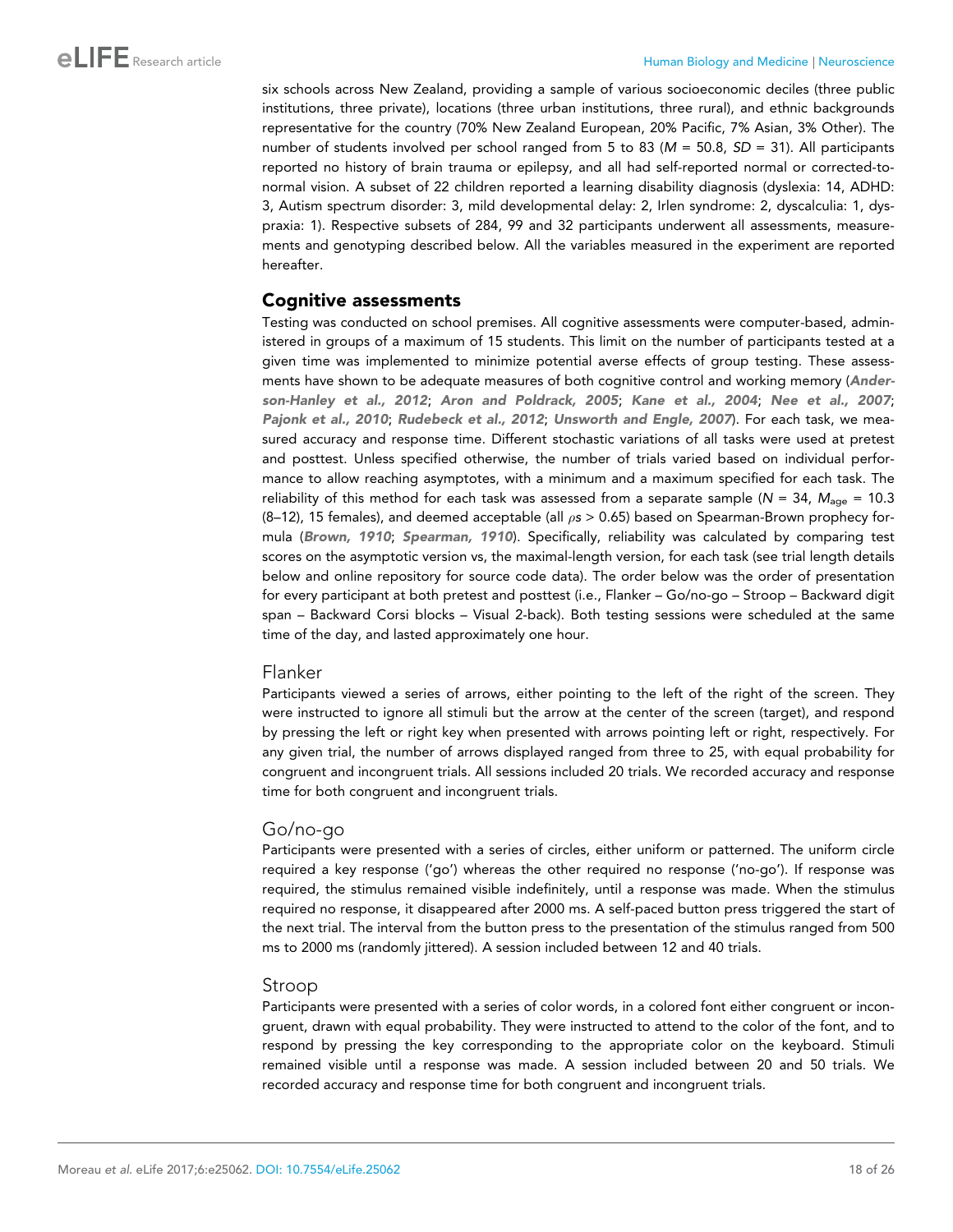#### Backward digit span

Participants viewed a series of digits from 1 to 9 presented sequentially for 1000 ms, with 500 ms intertrial intervals. They were instructed to respond by entering the corresponding digits on the keyboard at the end of each trial. Hierarchical item randomization allowed the presentation of a maximum of two identical digits consecutively. For each trial, answers could be corrected until submitted. A self-paced button press triggered the start of the next trial. A session included 12 to 40 trials.

#### Backward Corsi blocks

Participants were presented with a series of locations on a block, sequentially for 1000 ms, with 500 ms intertrial intervals. They were instructed to respond by clicking on the corresponding locations at the end of each trial. Hierarchical item randomization did not allow presentation of identical locations consecutively. For each trial, no correction was allowed once submitted. A self-paced button press triggered the start of the next trial. A session included 12 to 40 trials.

#### Visual 2-back

Participants viewed a series of pictures presented sequentially for 2000 ms, with 500 ms intertrial intervals. They were instructed to press a key to signal a match, that is, two identical pictures interleaved with one stimulus in between (i.e., 2-back). No action was required in the absence of match. The number of matches ranged from 20 to 35 per session, randomized. A session included 40 to 70 trials.

#### Physiological measurements

Physiological measures were collected using FitbitChargeHR<sup>TM</sup>, powered by the MEMS tri-axial accelerometer. This multisensory wristband has shown adequate accuracy and reliability in previous studies for the measures of interest in the present study (e.g., [de Zambotti et al., 2016](#page-21-0)). Measures included minutes of activity, calories burned, intensity, intensity range (sedentary, lightly active, fairly active, very active), steps and heart rate (measured by changes in blood volume using PurePulse<sup>TM</sup> LED lights).

#### Questionnaire

Participants provided information about the following: ethnic background, age, gender, handedness, height, weight, diagnosis of learning disorder, brain trauma or epileptic seizures, current or past enrolment in a remediation or a cognitive training program, and whether English was their first language. In addition, self-reported information was gathered to quantify videogaming and physical exercise habits (4-point Likert scale in both cases), as well as to evaluate overall health, happiness, sleep quality, and mindset (6-point Likert scale for each item). The latter was intended to capture beliefs about the malleability of cognitive ability in the context of schoolwork, that is, the extent to which students perceive academic achievement in a predominantly fixed or malleable manner (see for example [Paunesku et al., 2015](#page-23-0)). All measures were collected prior to the intervention, but variables susceptible to change over time were reassessed post-intervention.

#### Genotyping

DNA collection was performed using Oragene-DNA Self-Collection kits, in a manner consistent with the manufacturer's instructions. DNA was subsequently extracted from all saliva samples according to a standardized procedure ([Nishita et al., 2009](#page-23-0)). All resultant DNA samples were resuspended in Tris-EDTA buffer and were quantified used Nanodrop ND-1000 1-position spectrophotometer (Thermo Scientific, Waltham, MA, USA).

DNA samples were diluted to 50 ng/ $\mu$ L. A modified version of the method described by [Erickson et al., 2008](#page-22-0) was used for DNA amplification. Amplification was carried out on the 113 bp polymorphic *BDNF* fragment, using the primers BDNF-F 5-GAG GCT TGC CAT CAT TGG CT-3 and BDNF-R 5-CGT GTA CAA GTC TGC GTC CT-3. Polymerase chain reaction (PCR) was conducted using 10X Taq buffer (2.5 L  $\mu$ L), Taq polymerase (0.125  $\mu$ L), dNTPs (5 nmol), primers (10 pmol each), Q solution (5 µL), and DNA (100 ng) made up to 25 µL with dH2O. The PCR conditions consisted of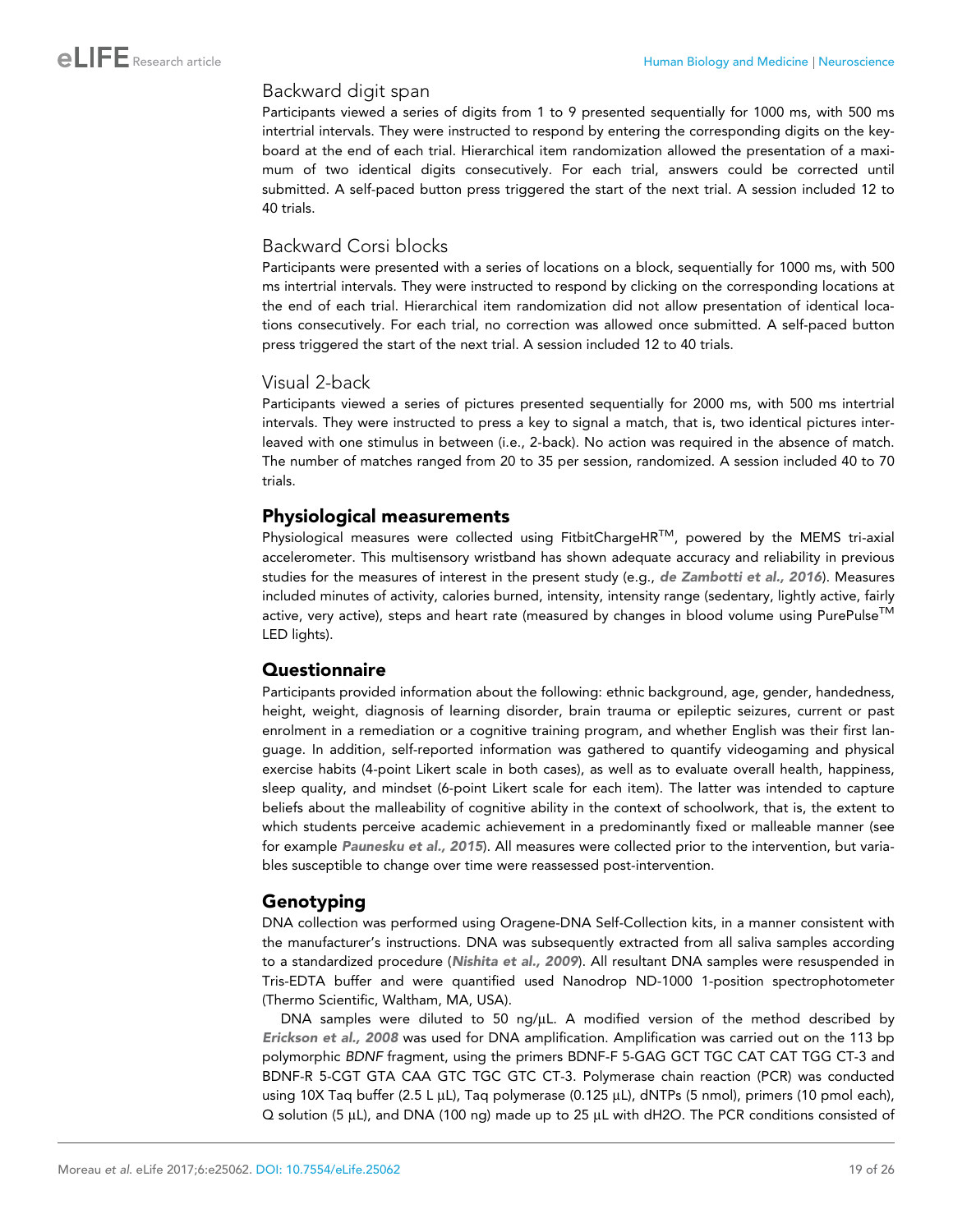denaturation at 95˚C for 15 min, 30 cycles on a ThermoCycler (involving denaturation at 94˚C for 30 s, annealing at 60˚C for 30 s, and extension at 72˚C for 30 s) and a final extension at 72˚C.

PCR product (6.5  $\mu$ L) was incubated with Pm1l at 37°C overnight. The digestion products were analyzed using a high-resolution agarose gel (4%) with a Quick Load 100 bp ladder (BioLabs) and a GelPilot Loading Dye (QIAGEN). After immersion in an ethidium bromide solution for 10 min, DNA was visualized under ultraviolet light. Enzyme digestion resulted in a 113 bp fragment for the *BDNF* met<sup>66</sup> allele, and 78 and 35 bp fragments for the val<sup>66</sup> allele. This procedure is consistent with the one described by [Erickson et al. \(2008\)](#page-22-0).

#### Intervention

Participants were randomly assigned to either an exercise group (*N* = 152) or a control (*N* = 153) group (see Table 7). Randomization was computer-based, generated in R ([Core Team R, 2016](#page-21-0)) by one of the authors (D.M.). Group allocation was performed at the individual level. Testers were blind to group allocation.

The exercise intervention consisted of a high-intensity workout including the following: warm-up (2 min), short bursts (5  $\times$  20 s, interleaved with incremental breaks (30 s, 40 s, 50 s, 60 s, and a shorter 20 s break after the last workout period), and stretching (2 min). The video-based workout did not require previous experience or knowledge, as it included basic fitness movements. All movements were designed so that participants could maintain their gaze fixed on the screen at all times. All instructions were provided both verbally (audio recording) and visually (on-screen captions). Complete details and script can be found in the online repository. A complete session lasted 10 min, and was scheduled every morning on weekdays. The control condition consisted of a blend of board games, computer games, and trivia quizzes, consistent with current recommendations regarding active control groups ([Boot et al., 2013](#page-21-0)) and findings showing that aerobic exercise interventions typically do not differ from other regimens with respect to participants' expectations ([Stothart et al., 2014](#page-24-0)). Consistent with this assumption, self-reported feedback indicated no difference in enjoyment or motivation between conditions, and no difference in mindsets regarding cognitive malleability ([Paunesku et al., 2015](#page-23-0)).

Frequency and duration were matched between conditions. The intervention was 6 weeks long, with five sessions per week, for a total of 30 sessions. This translates to 300 min of actual exercise. There was no difference between groups regarding the number of sessions completed (*M* = 29.05, *SD* = 1.63, overall). Due to the nature of the intervention, class size was limited to 20 participants in both conditions. Participants were supervised at all times, to ensure a high degree of fidelity to the intended protocol. Participants did not differ between groups in any of the self-reported measures described previously, which include physical exercise habits. Note that participants did not exercise

Table 7. Demographics and sample characteristics at baseline.

|                        | <b>HIT</b>         | Controls           | Total                |
|------------------------|--------------------|--------------------|----------------------|
| Sample (N)<br>Gender   | 152<br>90 f./62 m. | 153<br>97 f./56 m. | 305<br>187 f./118 m. |
| Age                    | 9.87(1.81)         | 9.96(1.68)         | 9.91(1.74)           |
| Handedness (LH/Ambid.) | 18/3               | 14/3               | 32/6                 |
| BMI                    | 18.1 (3.92)        | 18.51 (7.89)       | 18.31 (6.25)         |
| LD diagnosis           | 13                 | 16                 | 29                   |
| Previous remediation   | 8                  | 14                 | 22                   |
| Videogaming            | 2.32(0.95)         | 2.43(0.96)         | 2.38(0.97)           |
| Physical exercise      | 3.06(0.8)          | 2.95(0.78)         | 3.03(0.81)           |
| Happiness              | 4.53(1.25)         | 4.61(1.22)         | 4.55(1.27)           |
| Sleep quality          | 4.07(1.36)         | 4.11 (1.39)        | 4.11(1.41)           |
| General health         | 4.88 (1.05)        | 4.84 (1.01)        | 4.82 (1.06)          |
|                        |                    |                    |                      |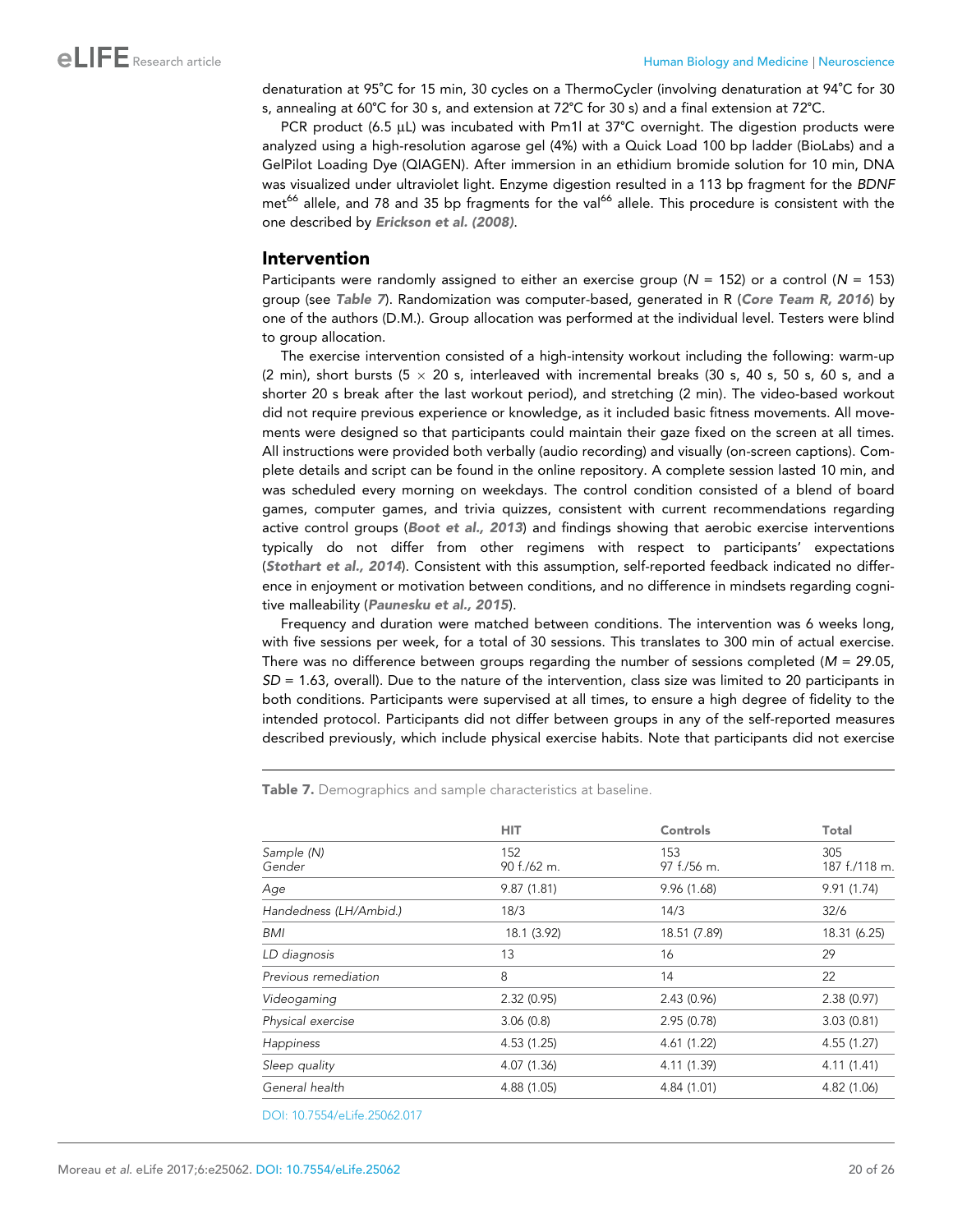<span id="page-20-0"></span>on the days of pretest and posttest, to prevent acute effects of physical exercise on cognitive performance (see [Tomporowski, 2003](#page-24-0)).

# Acknowledgements

DM and KEW are supported by philanthropic donations from the Campus Link Foundation, the Kelliher Trust and Perpetual Guardian (as trustee of the Lady Alport Barker Trust). DM is also supported by the Neurological Foundation of New Zealand.

# Additional information

#### Funding

| Funder                    | Grant reference number | Author                         |
|---------------------------|------------------------|--------------------------------|
| Centre for Brain Research | 9133-3706255           | David Moreau<br>Karen E Waldie |

The funders had no role in study design, data collection and interpretation, or the decision to submit the work for publication.

#### Author contributions

DM, Conceptualization, Data curation, Software, Formal analysis, Validation, Investigation, Visualization, Methodology, Writing—original draft, Project administration, Writing—review and editing; IJK, KEW, Supervision, Funding acquisition, Writing—review and editing

#### Author ORCIDs

David Moreau, D<http://orcid.org/0000-0002-1957-1941>

#### **Ethics**

Human subjects: We report here a multicenter, randomized (1:1 allocation), placebo-controlled trial. Design and reporting are consistent with CONSORT guidelines (http://www.consortstatement. org/). Participants, parents and school principals gave their informed consent for inclusion in this study, and the Ethics Committee at the University of Auckland approved all procedures (protocol #015078).

# Additional files

#### Supplementary files

. Reporting standard 1. CONSORT flow diagram. [DOI: 10.7554/eLife.25062.018](http://dx.doi.org/10.7554/eLife.25062.018)

. Reporting standard 2. CONSORT check list. [DOI: 10.7554/eLife.25062.019](http://dx.doi.org/10.7554/eLife.25062.019)

### References

Anderson-Hanley C, Arciero PJ, Brickman AM, Nimon JP, Okuma N, Westen SC, Merz ME, Pence BD, Woods JA, Kramer AF, Zimmerman EA. 2012. Exergaming and older adult cognition: a cluster randomized clinical trial. *American Journal of Preventive Medicine* 42:109–119. [doi: 10.1016/j.amepre.2011.10.016](http://dx.doi.org/10.1016/j.amepre.2011.10.016), PMID: [22261206](http://www.ncbi.nlm.nih.gov/pubmed/22261206)

Aron AR, Poldrack RA. 2005. The cognitive neuroscience of response inhibition: relevance for genetic research in attention-deficit/hyperactivity disorder. *Biological Psychiatry* 57:1285–1292. [doi: 10.1016/j.biopsych.2004.10.](http://dx.doi.org/10.1016/j.biopsych.2004.10.026) [026,](http://dx.doi.org/10.1016/j.biopsych.2004.10.026) PMID: [15950000](http://www.ncbi.nlm.nih.gov/pubmed/15950000)

Auguie B. 2012. gridExtra: Functions in Grid Graphics. R package version 0.9.1.

Benda NM, Seeger JP, Stevens GG, Hijmans-Kersten BT, van Dijk AP, Bellersen L, Lamfers EJ, Hopman MT, Thijssen DH. 2015. Effects of High-Intensity Interval training versus continuous training on physical fitness, cardiovascular function and quality of life in heart failure patients. *PLoS One* 10:e0141256. [doi: 10.1371/journal.](http://dx.doi.org/10.1371/journal.pone.0141256) [pone.0141256,](http://dx.doi.org/10.1371/journal.pone.0141256) PMID: [26517867](http://www.ncbi.nlm.nih.gov/pubmed/26517867)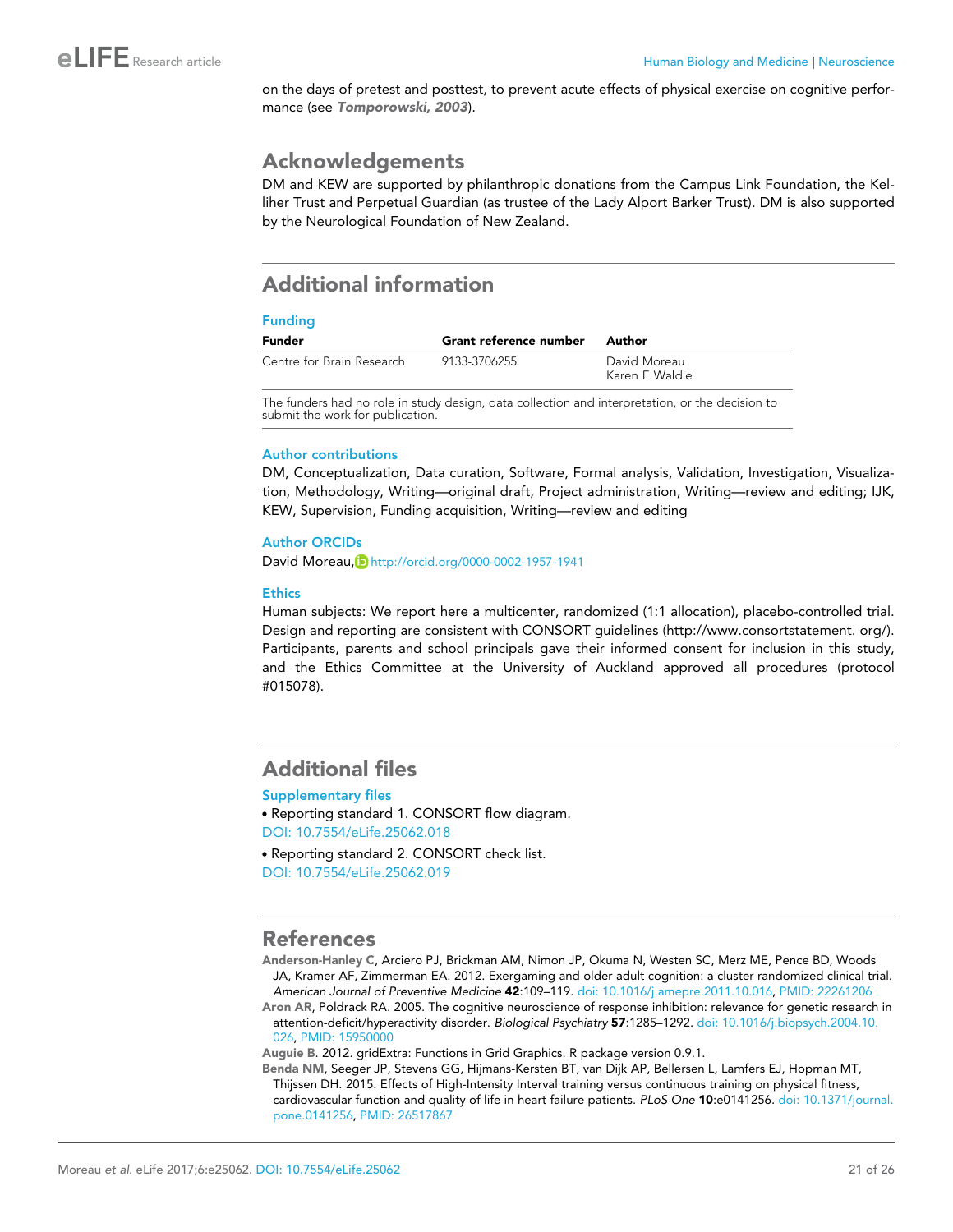- <span id="page-21-0"></span>Berchtold NC, Kesslak JP, Pike CJ, Adlard PA, Cotman CW. 2001. Estrogen and exercise interact to regulate brain-derived neurotrophic factor mRNA and protein expression in the Hippocampus. *European Journal of Neuroscience* 14:1992–2002. [doi: 10.1046/j.0953-816x.2001.01825.x,](http://dx.doi.org/10.1046/j.0953-816x.2001.01825.x) PMID: [11860494](http://www.ncbi.nlm.nih.gov/pubmed/11860494)
- Best JR, Chiu BK, Liang Hsu C, Nagamatsu LS, Liu-Ambrose T. 2015. Long-Term effects of resistance exercise training on cognition and brain volume in older women: results from a randomized controlled trial. *Journal of the International Neuropsychological Society* 21:745–756. [doi: 10.1017/S1355617715000673](http://dx.doi.org/10.1017/S1355617715000673), PMID: [26581787](http://www.ncbi.nlm.nih.gov/pubmed/26581787)
- Biddle SJ, Batterham AM. 2015. High-intensity interval exercise training for public health: a big HIT or shall we HIT it on the head? *International Journal of Behavioral Nutrition and Physical Activity* 12:95. [doi: 10.1186/](http://dx.doi.org/10.1186/s12966-015-0254-9) [s12966-015-0254-9,](http://dx.doi.org/10.1186/s12966-015-0254-9) PMID: [26187579](http://www.ncbi.nlm.nih.gov/pubmed/26187579)

Bliss TV, Collingridge GL. 1993. A synaptic model of memory: long-term potentiation in the hippocampus. *Nature* 361:31–39. [doi: 10.1038/361031a0](http://dx.doi.org/10.1038/361031a0), PMID: [8421494](http://www.ncbi.nlm.nih.gov/pubmed/8421494)

- Bliss TV, Lomo T. 1973. Long-lasting potentiation of synaptic transmission in the dentate area of the anaesthetized rabbit following stimulation of the perforant path. *The Journal of Physiology* 232:331–356. [doi: 10.1113/jphysiol.1973.sp010273,](http://dx.doi.org/10.1113/jphysiol.1973.sp010273) PMID: [4727084](http://www.ncbi.nlm.nih.gov/pubmed/4727084)
- Boot WR, Simons DJ, Stothart C, Stutts C. 2013. The Pervasive Problem with placebos in psychology: why active control groups are not sufficient to rule out placebo effects. *Perspectives on Psychological Science : A Journal of the Association for Psychological Science* 8:445–454. [doi: 10.1177/1745691613491271,](http://dx.doi.org/10.1177/1745691613491271) PMID: [26173122](http://www.ncbi.nlm.nih.gov/pubmed/26173122)
- Brown W. 1910. Some experimental results in the correlation of mental abilities. *British Journal of Psychology, 1904-1920* 3:296–322. [doi: 10.1111/j.2044-8295.1910.tb00207.x](http://dx.doi.org/10.1111/j.2044-8295.1910.tb00207.x)
- Castelli DM, Hillman CH, Buck SM, Erwin HE. 2007. Physical fitness and academic achievement in third- and fifthgrade students. *Journal of Sport and Exercise Psychology* 29:239–252. [doi: 10.1123/jsep.29.2.239](http://dx.doi.org/10.1123/jsep.29.2.239), PMID: [1756](http://www.ncbi.nlm.nih.gov/pubmed/17568069) [8069](http://www.ncbi.nlm.nih.gov/pubmed/17568069)
- Chaddock-Heyman L, Erickson KI, Holtrop JL, Voss MW, Pontifex MB, Raine LB, Hillman CH, Kramer AF. 2014. Aerobic fitness is associated with greater white matter integrity in children. *Frontiers in Human Neuroscience* 8: 584. [doi: 10.3389/fnhum.2014.00584](http://dx.doi.org/10.3389/fnhum.2014.00584), PMID: [25191243](http://www.ncbi.nlm.nih.gov/pubmed/25191243)
- Champely S. 2015. Pwr: Basic Functions for Power Analysis. R package version 1.1-2.
- Chrysohoou C, Angelis A, Tsitsinakis G, Spetsioti S, Nasis I, Tsiachris D, Rapakoulias P, Pitsavos C, Koulouris NG, Vogiatzis I, Dimitris T. 2015. Cardiovascular effects of high-intensity interval aerobic training combined with strength exercise in patients with chronic heart failure. A randomized phase III clinical trial. *International Journal of Cardiology* 179:269–274. [doi: 10.1016/j.ijcard.2014.11.067](http://dx.doi.org/10.1016/j.ijcard.2014.11.067), PMID: [25464463](http://www.ncbi.nlm.nih.gov/pubmed/25464463)
- Coe DP, Pivarnik JM, Womack CJ, Reeves MJ, Malina RM. 2006. Effect of physical education and activity levels on academic achievement in children. *Medicine & Science in Sports & Exercise* 38:1515–1519. [doi: 10.1249/01.](http://dx.doi.org/10.1249/01.mss.0000227537.13175.1b) [mss.0000227537.13175.1b,](http://dx.doi.org/10.1249/01.mss.0000227537.13175.1b) PMID: [16888468](http://www.ncbi.nlm.nih.gov/pubmed/16888468)
- Colcombe S, Kramer AF. 2003. Fitness effects on the cognitive function of older adults: a meta-analytic study. *Psychological Science* 14:125–130. [doi: 10.1111/1467-9280.t01-1-01430,](http://dx.doi.org/10.1111/1467-9280.t01-1-01430) PMID: [12661673](http://www.ncbi.nlm.nih.gov/pubmed/12661673)
- Core Team R. 2016. *R: A Language and Environment for Statistical Computing*. Vienna, Austria: R Foundation for Statistical Computing.
- Costigan SA, Eather N, Plotnikoff RC, Taaffe DR, Lubans DR. 2015. High-intensity interval training for improving health-related fitness in adolescents: a systematic review and meta-analysis. *British Journal of Sports Medicine* 49:1253–1261. [doi: 10.1136/bjsports-2014-094490](http://dx.doi.org/10.1136/bjsports-2014-094490), PMID: [26089322](http://www.ncbi.nlm.nih.gov/pubmed/26089322)
- Cotman CW, Berchtold NC. 2002. Exercise: a behavioral intervention to enhance brain health and plasticity. *Trends in Neurosciences* 25:295–301. [doi: 10.1016/S0166-2236\(02\)02143-4,](http://dx.doi.org/10.1016/S0166-2236(02)02143-4) PMID: [12086747](http://www.ncbi.nlm.nih.gov/pubmed/12086747)
- Craft DH. 1983. Effect of prior exercise on cognitive performance tasks by hyperactive and normal young boys. *Perceptual and Motor Skills* 56:979–982. [doi: 10.2466/pms.1983.56.3.979](http://dx.doi.org/10.2466/pms.1983.56.3.979), PMID: [6877983](http://www.ncbi.nlm.nih.gov/pubmed/6877983)
- Davis CL, Tomporowski PD, Boyle CA, Waller JL, Miller PH, Naglieri JA, Gregoski M. 2007. Effects of aerobic exercise on overweight children's cognitive functioning: a randomized controlled trial. *Research Quarterly for Exercise and Sport* 78:510–519. [doi: 10.1080/02701367.2007.10599450](http://dx.doi.org/10.1080/02701367.2007.10599450), PMID: [18274222](http://www.ncbi.nlm.nih.gov/pubmed/18274222)
- Davis CL, Tomporowski PD, McDowell JE, Austin BP, Miller PH, Yanasak NE, Allison JD, Naglieri JA. 2011. Exercise improves executive function and achievement and alters brain activation in overweight children: a randomized, controlled trial. *Health Psychology* 30:91–98. [doi: 10.1037/a0021766,](http://dx.doi.org/10.1037/a0021766) PMID: [21299297](http://www.ncbi.nlm.nih.gov/pubmed/21299297)
- de Zambotti M, Baker FC, Willoughby AR, Godino JG, Wing D, Patrick K, Colrain IM. 2016. Measures of sleep and cardiac functioning during sleep using a multi-sensory commercially-available wristband in adolescents. *Physiology & Behavior* 158:143–149. [doi: 10.1016/j.physbeh.2016.03.006,](http://dx.doi.org/10.1016/j.physbeh.2016.03.006) PMID: [26969518](http://www.ncbi.nlm.nih.gov/pubmed/26969518)
- Deary IJ, Strand S, Smith P, Fernandes C. 2007. Intelligence and educational achievement. *Intelligence* 35:13–21. [doi: 10.1016/j.intell.2006.02.001](http://dx.doi.org/10.1016/j.intell.2006.02.001)
- Diamond A, Lee K. 2011. Interventions shown to aid executive function development in children 4 to 12 years old. *Science* 333:959–964. [doi: 10.1126/science.1204529,](http://dx.doi.org/10.1126/science.1204529) PMID: [21852486](http://www.ncbi.nlm.nih.gov/pubmed/21852486)
- Donnelly JE, Hillman CH, Castelli D, Etnier JL, Lee S, Tomporowski P, Lambourne K, Szabo-Reed AN. 2016. Physical activity, fitness, cognitive function, and academic achievement in children: a systematic review. *Medicine & Science in Sports & Exercise* 48:1197–1222. [doi: 10.1249/MSS.0000000000000901](http://dx.doi.org/10.1249/MSS.0000000000000901), PMID: [27182](http://www.ncbi.nlm.nih.gov/pubmed/27182986) [986](http://www.ncbi.nlm.nih.gov/pubmed/27182986)
- Dweck CS, Chiu C-yue, Hong Y-yi. 1995. Implicit theories and their role in Judgments and reactions: a word from two perspectives. *Psychological Inquiry* 6:267–285. [doi: 10.1207/s15327965pli0604\\_1](http://dx.doi.org/10.1207/s15327965pli0604_1)
- Egan MF, Kojima M, Callicott JH, Goldberg TE, Kolachana BS, Bertolino A, Zaitsev E, Gold B, Goldman D, Dean M, Lu B, Weinberger DR. 2003. The BDNF val66met polymorphism affects activity-dependent secretion of BDNF and human memory and hippocampal function. *Cell* 112:257–269. [doi: 10.1016/S0092-8674\(03\)00035-7](http://dx.doi.org/10.1016/S0092-8674(03)00035-7), PMID: [12553913](http://www.ncbi.nlm.nih.gov/pubmed/12553913)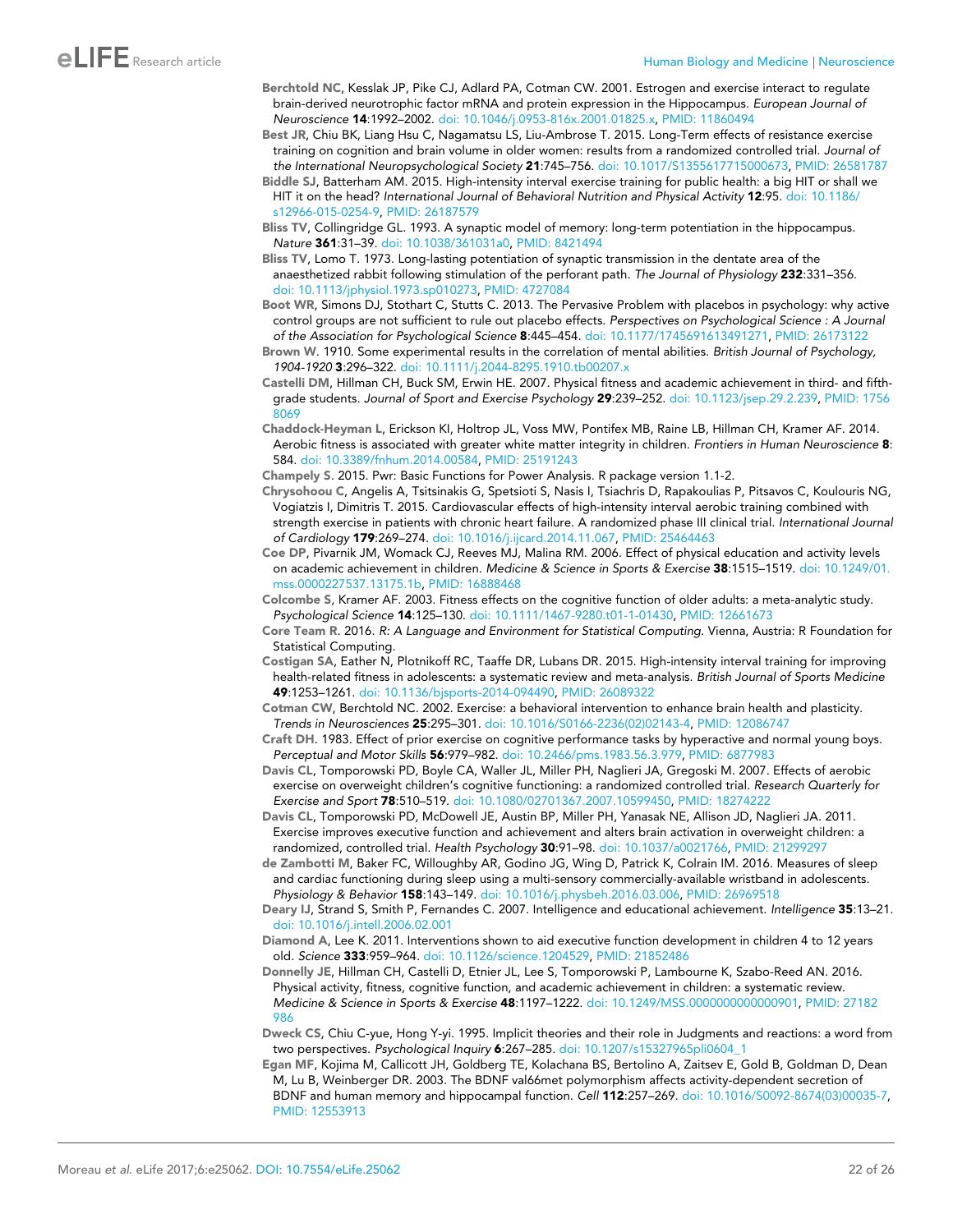<span id="page-22-0"></span>Erickson KI, Banducci SE, Weinstein AM, Macdonald AW, Ferrell RE, Halder I, Flory JD, Manuck SB. 2013. The brain-derived neurotrophic factor Val66Met polymorphism moderates an effect of physical activity on working memory performance. *Psychological Science* 24:1770–1779. [doi: 10.1177/0956797613480367](http://dx.doi.org/10.1177/0956797613480367), PMID: [23907543](http://www.ncbi.nlm.nih.gov/pubmed/23907543)

Erickson KI, Hillman CH, Kramer AF. 2015. Physical activity, brain, and cognition. *Current Opinion in Behavioral Sciences* 4:27–32. [doi: 10.1016/j.cobeha.2015.01.005](http://dx.doi.org/10.1016/j.cobeha.2015.01.005)

- Erickson KI, Kim JS, Suever BL, Voss MW, Francis BM, Kramer AF. 2008. Genetic contributions to age-related decline in executive function: a 10-year longitudinal study of COMT and BDNF polymorphisms. *Frontiers in Human Neuroscience* 2:11. [doi: 10.3389/neuro.09.011.2008,](http://dx.doi.org/10.3389/neuro.09.011.2008) PMID: [18958211](http://www.ncbi.nlm.nih.gov/pubmed/18958211)
- Erickson KI, Prakash RS, Voss MW, Chaddock L, Hu L, Morris KS, White SM, Wójcicki TR, McAuley E, Kramer AF. 2009. Aerobic fitness is associated with hippocampal volume in elderly humans. *Hippocampus* 19:1030–1039. [doi: 10.1002/hipo.20547](http://dx.doi.org/10.1002/hipo.20547), PMID: [19123237](http://www.ncbi.nlm.nih.gov/pubmed/19123237)
- Erickson KI, Voss MW, Prakash RS, Basak C, Szabo A, Chaddock L, Kim JS, Heo S, Alves H, White SM, Wojcicki TR, Mailey E, Vieira VJ, Martin SA, Pence BD, Woods JA, McAuley E, Kramer AF. 2011. Exercise training increases size of hippocampus and improves memory. *PNAS* 108:3017–3022. [doi: 10.1073/pnas.1015950108](http://dx.doi.org/10.1073/pnas.1015950108), PMID: [21282661](http://www.ncbi.nlm.nih.gov/pubmed/21282661)
- Etnier JL, Nowell PM, Landers DM, Sibley BA. 2006. A meta-regression to examine the relationship between aerobic fitness and cognitive performance. *Brain Research Reviews* 52:119–130. [doi: 10.1016/j.brainresrev.](http://dx.doi.org/10.1016/j.brainresrev.2006.01.002) [2006.01.002](http://dx.doi.org/10.1016/j.brainresrev.2006.01.002), PMID: [16490256](http://www.ncbi.nlm.nih.gov/pubmed/16490256)
- Fabre C, Chamari K, Mucci P, Massé-Biron J, Préfaut C. 2002. Improvement of cognitive function by mental and/ or individualized aerobic training in healthy elderly subjects. *International Journal of Sports Medicine* 23:415– 421. [doi: 10.1055/s-2002-33735,](http://dx.doi.org/10.1055/s-2002-33735) PMID: [12215960](http://www.ncbi.nlm.nih.gov/pubmed/12215960)
- Ferris LT, Williams JS, Shen CL. 2007. The effect of acute exercise on serum brain-derived neurotrophic factor levels and cognitive function. *Medicine & Science in Sports & Exercise* 39:728–734. [doi: 10.1249/mss.](http://dx.doi.org/10.1249/mss.0b013e31802f04c7) [0b013e31802f04c7,](http://dx.doi.org/10.1249/mss.0b013e31802f04c7) PMID: [17414812](http://www.ncbi.nlm.nih.gov/pubmed/17414812)
- Foroughi CK, Monfort SS, Paczynski M, McKnight PE, Greenwood PM. 2016. Placebo effects in cognitive training. *PNAS* 113:7470–7474. [doi: 10.1073/pnas.1601243113](http://dx.doi.org/10.1073/pnas.1601243113), PMID: [27325761](http://www.ncbi.nlm.nih.gov/pubmed/27325761)
- Foster JL, Shipstead Z, Harrison TL, Hicks KL, Redick TS, Engle RW. 2015. Shortened complex span tasks can reliably measure working memory capacity. *Memory & Cognition* 43:226–236. [doi: 10.3758/s13421-014-0461-7,](http://dx.doi.org/10.3758/s13421-014-0461-7) PMID: [25217113](http://www.ncbi.nlm.nih.gov/pubmed/25217113)
- Fox J, Weisberg S. 2011. *An R Companion to Applied Regression*. California: Sage.
- Gayda M, Ribeiro PA, Juneau M, Nigam A. 2016. Comparison of different forms of exercise training in patients with cardiac disease: where does High-Intensity Interval Training Fit? *Canadian Journal of Cardiology* 32:485– 494. [doi: 10.1016/j.cjca.2016.01.017,](http://dx.doi.org/10.1016/j.cjca.2016.01.017) PMID: [26927863](http://www.ncbi.nlm.nih.gov/pubmed/26927863)
- Goekint M, De Pauw K, Roelands B, Njemini R, Bautmans I, Mets T, Meeusen R. 2010. Strength training does not influence serum brain-derived neurotrophic factor. *European Journal of Applied Physiology* 110:285–293. [doi: 10.1007/s00421-010-1461-3](http://dx.doi.org/10.1007/s00421-010-1461-3), PMID: [20467874](http://www.ncbi.nlm.nih.gov/pubmed/20467874)
- Gomez-Pinilla F, Hillman C. 2013. The Influence of Exercise on Cognitive Abilities. In: *Comprehensive Physiology*. 3 Hoboken: John Wiley & Sons, Inc. p. 403–428.
- Gould E, Beylin A, Tanapat P, Reeves A, Shors TJ. 1999. Learning enhances adult neurogenesis in the hippocampal formation. *Nature Neuroscience* 2:260–265. [doi: 10.1038/6365](http://dx.doi.org/10.1038/6365), PMID: [10195219](http://www.ncbi.nlm.nih.gov/pubmed/10195219)
- Gómez-Pinilla F, Ying Z, Opazo P, Roy RR, Edgerton VR. 2001. Differential regulation by exercise of BDNF and NT-3 in rat spinal cord and skeletal muscle. *European Journal of Neuroscience* 13:1078–1084. [doi: 10.1046/j.](http://dx.doi.org/10.1046/j.0953-816x.2001.01484.x) [0953-816x.2001.01484.x,](http://dx.doi.org/10.1046/j.0953-816x.2001.01484.x) PMID: [11285004](http://www.ncbi.nlm.nih.gov/pubmed/11285004)
- Gray SR, Ferguson C, Birch K, Forrest LJ, Gill JM. 2016. High-intensity interval training: key data needed to bridge the gap from laboratory to public health policy. *British Journal of Sports Medicine* 50:1231–1232. [doi: 10.1136/bjsports-2015-095705](http://dx.doi.org/10.1136/bjsports-2015-095705), PMID: [26994125](http://www.ncbi.nlm.nih.gov/pubmed/26994125)
- Güldenpenning I, Koester D, Kunde W, Weigelt M, Schack T. 2011. Motor expertise modulates the unconscious processing of human body postures. *Experimental Brain Research* 213:383–391. [doi: 10.1007/s00221-011-](http://dx.doi.org/10.1007/s00221-011-2788-7) [2788-7](http://dx.doi.org/10.1007/s00221-011-2788-7), PMID: [21769547](http://www.ncbi.nlm.nih.gov/pubmed/21769547)
- Hampshire A, Highfield RR, Parkin BL, Owen AM. 2012. Fractionating human intelligence. *Neuron* 76:1225– 1237. [doi: 10.1016/j.neuron.2012.06.022,](http://dx.doi.org/10.1016/j.neuron.2012.06.022) PMID: [23259956](http://www.ncbi.nlm.nih.gov/pubmed/23259956)
- Harrison TL, Shipstead Z, Hicks KL, Hambrick DZ, Redick TS, Engle RW. 2013. Working memory training may increase working memory capacity but not fluid intelligence. *Psychological Science* 24:2409–2419. [doi: 10.](http://dx.doi.org/10.1177/0956797613492984) [1177/0956797613492984](http://dx.doi.org/10.1177/0956797613492984), PMID: [24091548](http://www.ncbi.nlm.nih.gov/pubmed/24091548)
- Heyn P, Abreu BC, Ottenbacher KJ. 2004. The effects of exercise training on elderly persons with cognitive impairment and dementia: a meta-analysis. *Archives of Physical Medicine and Rehabilitation* 85:1694–1704. [doi: 10.1016/j.apmr.2004.03.019](http://dx.doi.org/10.1016/j.apmr.2004.03.019), PMID: [15468033](http://www.ncbi.nlm.nih.gov/pubmed/15468033)
- Hillman CH, Erickson KI, Kramer AF. 2008. Be smart, exercise your heart: exercise effects on brain and cognition. *Nature Reviews Neuroscience* 9:58–65. [doi: 10.1038/nrn2298](http://dx.doi.org/10.1038/nrn2298), PMID: [18094706](http://www.ncbi.nlm.nih.gov/pubmed/18094706)
- Jackson WM, Davis N, Sands SA, Whittington RA, Sun LS. 2016. Physical activity and cognitive development. *Journal of Neurosurgical Anesthesiology* 28:373–380. [doi: 10.1097/ANA.0000000000000349](http://dx.doi.org/10.1097/ANA.0000000000000349)
- Kane MJ, Hambrick DZ, Tuholski SW, Wilhelm O, Payne TW, Engle RW. 2004. The generality of working memory capacity: a latent-variable approach to verbal and visuospatial memory span and reasoning. *Journal of Experimental Psychology: General* 133:189–217. [doi: 10.1037/0096-3445.133.2.189](http://dx.doi.org/10.1037/0096-3445.133.2.189), PMID: [15149250](http://www.ncbi.nlm.nih.gov/pubmed/15149250)
- Kesslak JP, So V, Choi J, Cotman CW, Gomez-Pinilla F. 1998. Learning upregulates brain-derived neurotrophic factor messenger ribonucleic acid: a mechanism to facilitate encoding and circuit maintenance? *Behavioral Neuroscience* 112:1012–1019. [doi: 10.1037/0735-7044.112.4.1012,](http://dx.doi.org/10.1037/0735-7044.112.4.1012) PMID: [9733207](http://www.ncbi.nlm.nih.gov/pubmed/9733207)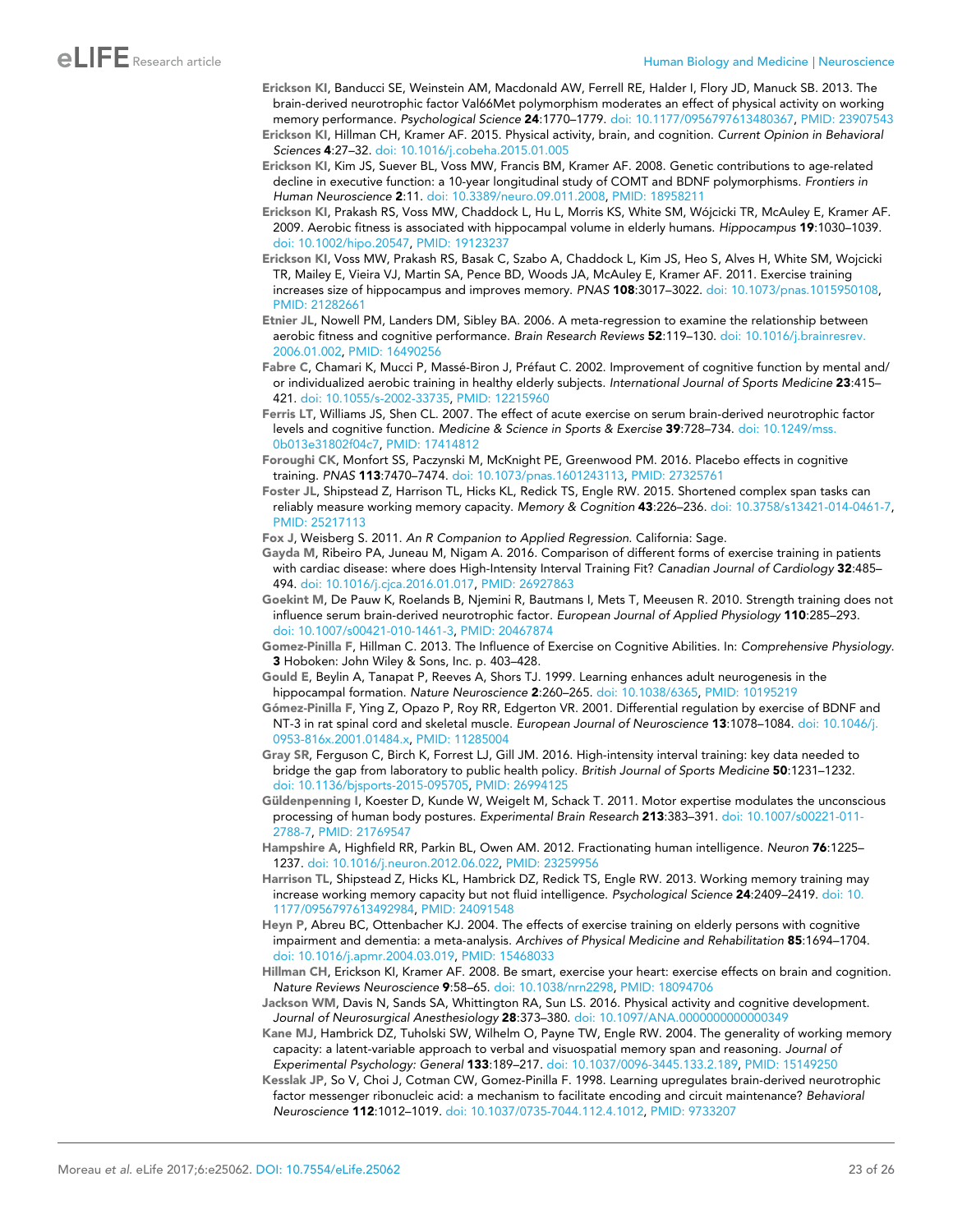- <span id="page-23-0"></span>Lang UE, Hellweg R, Sander T, Gallinat J. 2009. The Met allele of the BDNF Val66Met polymorphism is associated with increased BDNF serum concentrations. *Molecular Psychiatry* 14:120–122. [doi: 10.1038/mp.](http://dx.doi.org/10.1038/mp.2008.80) [2008.80](http://dx.doi.org/10.1038/mp.2008.80), PMID: [19156154](http://www.ncbi.nlm.nih.gov/pubmed/19156154)
- Lautenschlager NT, Cox KL, Flicker L, Foster JK, van Bockxmeer FM, Xiao J, Greenop KR, Almeida OP. 2008. Effect of physical activity on cognitive function in older adults at risk for alzheimer disease: a randomized trial. *JAMA* 300:1027. [doi: 10.1001/jama.300.9.1027,](http://dx.doi.org/10.1001/jama.300.9.1027) PMID: [18768414](http://www.ncbi.nlm.nih.gov/pubmed/18768414)
- Leckie RL, Oberlin LE, Voss MW, Prakash RS, Szabo-Reed A, Chaddock-Heyman L, Phillips SM, Gothe NP, Mailey E, Vieira-Potter VJ, Martin SA, Pence BD, Lin M, Parasuraman R, Greenwood PM, Fryxell KJ, Woods JA, McAuley E, Kramer AF, Erickson KI. 2014. BDNF mediates improvements in executive function following a 1 year exercise intervention. *Frontiers in Human Neuroscience* 8:985. [doi: 10.3389/fnhum.2014.00985](http://dx.doi.org/10.3389/fnhum.2014.00985), PMID: [25566019](http://www.ncbi.nlm.nih.gov/pubmed/25566019)
- Liu-Ambrose T, Nagamatsu LS, Voss MW, Khan KM, Handy TC. 2012. Resistance training and functional plasticity of the aging brain: a 12-month randomized controlled trial. *Neurobiology of Aging* 33:1690–1698. [doi: 10.](http://dx.doi.org/10.1016/j.neurobiolaging.2011.05.010) [1016/j.neurobiolaging.2011.05.010,](http://dx.doi.org/10.1016/j.neurobiolaging.2011.05.010) PMID: [21741129](http://www.ncbi.nlm.nih.gov/pubmed/21741129)
- Lucas SJ, Cotter JD, Brassard P, Bailey DM. 2015. High-intensity interval exercise and cerebrovascular health: curiosity, cause, and consequence. *Journal of Cerebral Blood Flow & Metabolism* 35:902–911. [doi: 10.1038/](http://dx.doi.org/10.1038/jcbfm.2015.49) [jcbfm.2015.49](http://dx.doi.org/10.1038/jcbfm.2015.49), PMID: [25833341](http://www.ncbi.nlm.nih.gov/pubmed/25833341)
- Makizako H, Liu-Ambrose T, Shimada H, Doi T, Park H, Tsutsumimoto K, Uemura K, Suzuki T. 2015. Moderateintensity physical activity, hippocampal volume, and memory in older adults with mild cognitive impairment. *The Journals of Gerontology. Series A, Biological Sciences and Medical Sciences* 70:480–486. [doi: 10.1093/](http://dx.doi.org/10.1093/gerona/glu136) [gerona/glu136](http://dx.doi.org/10.1093/gerona/glu136), PMID: [25147086](http://www.ncbi.nlm.nih.gov/pubmed/25147086)

McArdle WD, Katch F. I, Katch VL. 2006. *Essentials of Exercise Physiology*. Lippincott Williams & Wilkins.

- Medalia A, Richardson R. 2005. What predicts a good response to cognitive remediation interventions? *Schizophrenia Bulletin* 31:942–953. [doi: 10.1093/schbul/sbi045,](http://dx.doi.org/10.1093/schbul/sbi045) PMID: [16120830](http://www.ncbi.nlm.nih.gov/pubmed/16120830)
- Milanović Z, Sporiš G, Weston M. 2015. Effectiveness of high-intensity Interval training (HIT) and continuous endurance training for VO2max improvements: a systematic review and meta-analysis of controlled trials. *Sports Medicine* 45:1469–1481. [doi: 10.1007/s40279-015-0365-0](http://dx.doi.org/10.1007/s40279-015-0365-0), PMID: [26243014](http://www.ncbi.nlm.nih.gov/pubmed/26243014)
- Mishra J, de Villers-Sidani E, Merzenich M, Gazzaley A. 2014. Adaptive training diminishes distractibility in aging across species. *Neuron* 84:1091–1103. [doi: 10.1016/j.neuron.2014.10.034](http://dx.doi.org/10.1016/j.neuron.2014.10.034), PMID: [25467987](http://www.ncbi.nlm.nih.gov/pubmed/25467987)
- Moreau D, Conway AR. 2014. The case for an ecological approach to cognitive training. *Trends in Cognitive Sciences* 18:334–336. [doi: 10.1016/j.tics.2014.03.009,](http://dx.doi.org/10.1016/j.tics.2014.03.009) PMID: [24972505](http://www.ncbi.nlm.nih.gov/pubmed/24972505)
- Moreau D, Conway ARA. 2013. Cognitive enhancement: a comparative review of computerized and athletic training programs. *International Review of Sport and Exercise Psychology* 6:155–183. [doi: 10.1080/1750984X.](http://dx.doi.org/10.1080/1750984X.2012.758763) [2012.758763](http://dx.doi.org/10.1080/1750984X.2012.758763)
- Moreau D, Kirk IJ, Waldie KE. 2016. Seven Pervasive Statistical flaws in cognitive training interventions. *Frontiers in Human Neuroscience* 10:153. [doi: 10.3389/fnhum.2016.00153](http://dx.doi.org/10.3389/fnhum.2016.00153), PMID: [27148010](http://www.ncbi.nlm.nih.gov/pubmed/27148010)
- Moreau D, Morrison AB, Conway AR. 2015. An ecological approach to cognitive enhancement: complex motor training. *Acta Psychologica* 157:44–55. [doi: 10.1016/j.actpsy.2015.02.007,](http://dx.doi.org/10.1016/j.actpsy.2015.02.007) PMID: [25725192](http://www.ncbi.nlm.nih.gov/pubmed/25725192)
- Moreau D, Waldie KE. 2015. Developmental Learning disorders: from generic interventions to individualized remediation. *Frontiers in Psychology* 6:2053. [doi: 10.3389/fpsyg.2015.02053](http://dx.doi.org/10.3389/fpsyg.2015.02053), PMID: [26793160](http://www.ncbi.nlm.nih.gov/pubmed/26793160)
- Moreau D. 2012. The role of motor processes in three-dimensional mental rotation: shaping cognitive processing via sensorimotor experience. *Learning and Individual Differences* 22:354–359. [doi: 10.1016/j.lindif.2012.02.003](http://dx.doi.org/10.1016/j.lindif.2012.02.003)
- Moreau D. 2013. Motor expertise modulates movement processing in working memory. *Acta Psychologica* 142: 356–361. [doi: 10.1016/j.actpsy.2013.01.011](http://dx.doi.org/10.1016/j.actpsy.2013.01.011), PMID: [23422289](http://www.ncbi.nlm.nih.gov/pubmed/23422289)
- Morey RD, Rouder JN. 2015. BayesFactor: computation of Bayes factors for common designs. R package version 0.9.12-2.
- Nascimento CM, Pereira JR, Pires de Andrade L, Garuffi M, Ayan C, Kerr DS, Talib LL, Cominetti MR, Stella F. 2015. Physical exercise improves peripheral BDNF levels and cognitive functions in mild cognitive impairment elderly with different bdnf val66Met genotypes. *Journal of Alzheimer's Disease : JAD* 43:81–91. [doi: 10.3233/](http://dx.doi.org/10.3233/JAD-140576) [JAD-140576,](http://dx.doi.org/10.3233/JAD-140576) PMID: [25062900](http://www.ncbi.nlm.nih.gov/pubmed/25062900)
- Navarro DJ. 2015. *Learning Statistics with R: A Tutorial for Psychology Students and Other Beginners*. Adelaide, Australia: University of Adelaide.
- Nee DE, Wager TD, Jonides J. 2007. Interference resolution: insights from a meta-analysis of neuroimaging tasks. *Cognitive, Affective, & Behavioral Neuroscience* 7:1–17. [doi: 10.3758/CABN.7.1.1,](http://dx.doi.org/10.3758/CABN.7.1.1) PMID: [17598730](http://www.ncbi.nlm.nih.gov/pubmed/17598730)
- Nishita DM, Jack LM, McElroy M, McClure JB, Richards J, Swan GE, Bergen AW. 2009. Clinical trial participant characteristics and saliva and DNA metrics. *BMC Medical Research Methodology* 9:71. [doi: 10.1186/1471-](http://dx.doi.org/10.1186/1471-2288-9-71) [2288-9-71,](http://dx.doi.org/10.1186/1471-2288-9-71) PMID: [19874586](http://www.ncbi.nlm.nih.gov/pubmed/19874586)
- Pajonk FG, Wobrock T, Gruber O, Scherk H, Berner D, Kaizl I, Kierer A, Müller S, Oest M, Meyer T, Backens M, Schneider-Axmann T, Thornton AE, Honer WG, Falkai P. 2010. Hippocampal plasticity in response to exercise in schizophrenia. *Archives of General Psychiatry* 67:133–143. [doi: 10.1001/archgenpsychiatry.2009.193,](http://dx.doi.org/10.1001/archgenpsychiatry.2009.193) PMID: [20124113](http://www.ncbi.nlm.nih.gov/pubmed/20124113)
- Parolin ML, Chesley A, Matsos MP, Spriet LL, Jones NL, Heigenhauser GJ. 1999. Regulation of skeletal muscle glycogen phosphorylase and PDH during maximal intermittent exercise. *The American Journal of Physiology* 277:E890–900. PMID: [10567017](http://www.ncbi.nlm.nih.gov/pubmed/10567017)
- Paunesku D, Walton GM, Romero C, Smith EN, Yeager DS, Dweck CS. 2015. Mind-set interventions are a scalable treatment for academic underachievement. *Psychological Science* 26:784–793. [doi: 10.1177/](http://dx.doi.org/10.1177/0956797615571017) [0956797615571017,](http://dx.doi.org/10.1177/0956797615571017) PMID: [25862544](http://www.ncbi.nlm.nih.gov/pubmed/25862544)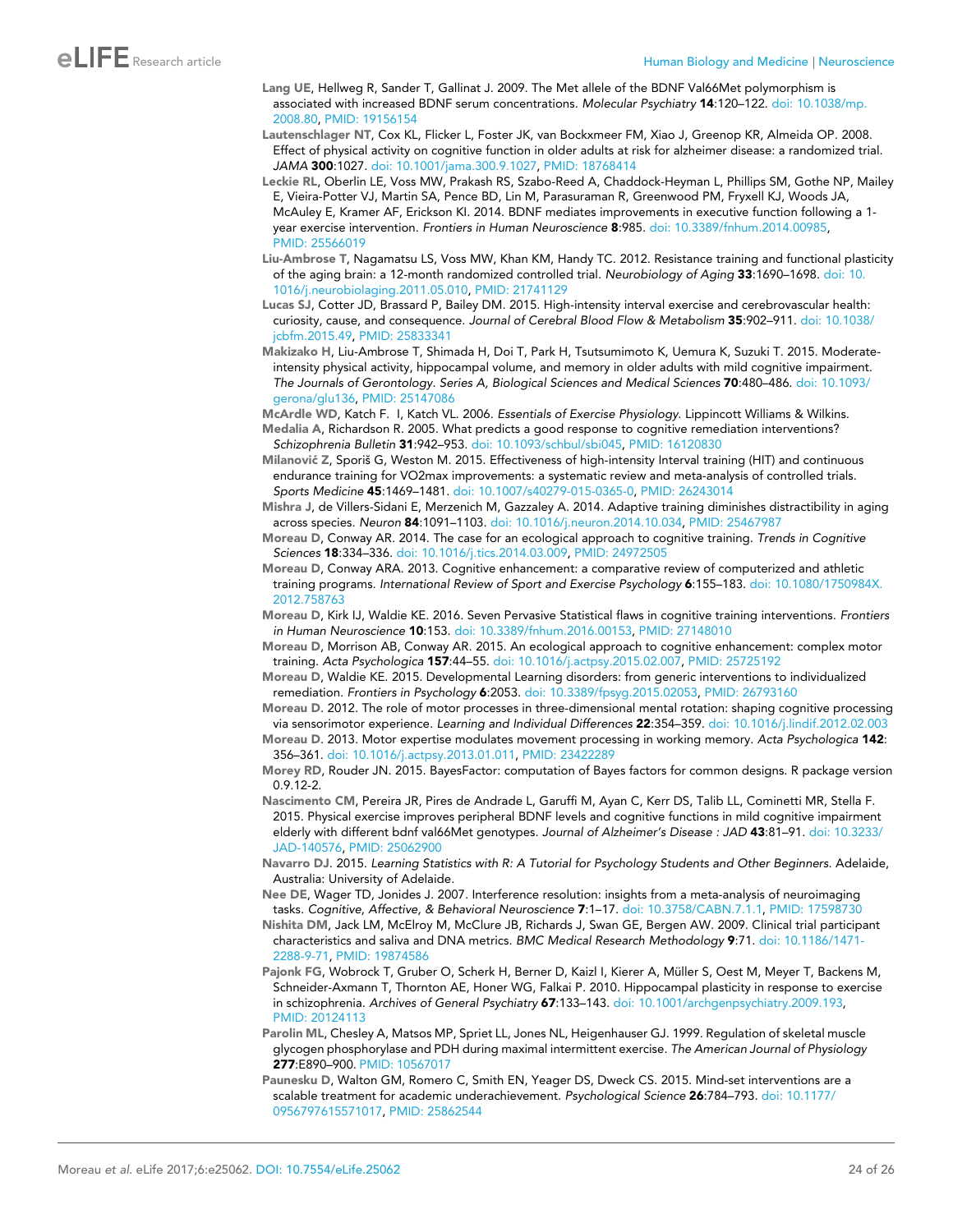- <span id="page-24-0"></span>Pesce C, Masci I, Marchetti R, Vazou S, Sääkslahti A, Tomporowski PD. 2016. Deliberate play and preparation jointly benefit motor and cognitive development: mediated and moderated effects. *Frontiers in Psychology* 7: 349. [doi: 10.3389/fpsyg.2016.00349](http://dx.doi.org/10.3389/fpsyg.2016.00349), PMID: [27014155](http://www.ncbi.nlm.nih.gov/pubmed/27014155)
- Piepmeier AT, Shih C-H, Whedon M, Williams LM, Davis ME, Henning DA, Park S, Calkins SD, Etnier JL. 2015. The effect of acute exercise on cognitive performance in children with and without ADHD. *Journal of Sport and Health Science* 4:97–104. [doi: 10.1016/j.jshs.2014.11.004](http://dx.doi.org/10.1016/j.jshs.2014.11.004)
- Plummer M. 2016. Rjags: Bayesian Graphical Models Using MCMC.
- Pontifex MB, Raine LB, Johnson CR, Chaddock L, Voss MW, Cohen NJ, Kramer AF, Hillman CH. 2011. Cardiorespiratory fitness and the flexible modulation of cognitive control in preadolescent children. *Journal of Cognitive Neuroscience* 23:1332–1345. [doi: 10.1162/jocn.2010.21528,](http://dx.doi.org/10.1162/jocn.2010.21528) PMID: [20521857](http://www.ncbi.nlm.nih.gov/pubmed/20521857)
- Pontifex MB, Saliba BJ, Raine LB, Picchietti DL, Hillman CH. 2013. Exercise improves behavioral, neurocognitive, and scholastic performance in children with attention-deficit/hyperactivity disorder. *The Journal of Pediatrics* 162:543–551. [doi: 10.1016/j.jpeds.2012.08.036](http://dx.doi.org/10.1016/j.jpeds.2012.08.036), PMID: [23084704](http://www.ncbi.nlm.nih.gov/pubmed/23084704)
- Posner MI, Rothbart MK, Tang Y-Y. 2015. Enhancing attention through training. *Current Opinion in Behavioral Sciences* 4:1–5. [doi: 10.1016/j.cobeha.2014.12.008](http://dx.doi.org/10.1016/j.cobeha.2014.12.008)
- Redick TS, Shipstead Z, Harrison TL, Hicks KL, Fried DE, Hambrick DZ, Kane MJ, Engle RW. 2013. No evidence of intelligence improvement after working memory training: a randomized, placebo-controlled study. *Journal of Experimental Psychology: General* 142:359–379. [doi: 10.1037/a0029082,](http://dx.doi.org/10.1037/a0029082) PMID: [22708717](http://www.ncbi.nlm.nih.gov/pubmed/22708717)

Revelle W. 2015. Psych: procedures for personality and psychological research. Northwestern University.

- Rognmo Ø, Hetland E, Helgerud J, Hoff J, Slørdahl SA. 2004. High intensity aerobic interval exercise is superior to moderate intensity exercise for increasing aerobic capacity in patients with coronary artery disease. *European Journal of Cardiovascular Prevention & Prevention and Cardiac Rehabilitation and Exercise Physiology* 11:216–222. [doi: 10.1097/01.hjr.0000131677.96762.0c](http://dx.doi.org/10.1097/01.hjr.0000131677.96762.0c), PMID: [15179103](http://www.ncbi.nlm.nih.gov/pubmed/15179103)
- Rohde TE, Thompson LA. 2007. Predicting academic achievement with cognitive ability. *Intelligence* 35:83–92. [doi: 10.1016/j.intell.2006.05.004](http://dx.doi.org/10.1016/j.intell.2006.05.004)
- Rubinstein RY, Kroese DP. 2011. *Simulation and the Monte Carlo Method*. John Wiley & Sons.
- Rudebeck SR, Bor D, Ormond A, O'Reilly JX, Lee AC. 2012. A potential spatial working memory training task to improve both episodic memory and fluid intelligence. *PLoS One* 7:e50431. [doi: 10.1371/journal.pone.0050431](http://dx.doi.org/10.1371/journal.pone.0050431), PMID: [23209740](http://www.ncbi.nlm.nih.gov/pubmed/23209740)
- Shors TJ, Miesegaes G, Beylin A, Zhao M, Rydel T, Gould E. 2001. Neurogenesis in the adult is involved in the formation of trace memories. *Nature* 410:372–376. [doi: 10.1038/35066584](http://dx.doi.org/10.1038/35066584), PMID: [11268214](http://www.ncbi.nlm.nih.gov/pubmed/11268214)
- Sibley BA, Etnier JL. 2003. The relationship between physical activity and cognition in Children: a Meta-Analysis. *Pediatric Exercise Science* 15:243–256. [doi: 10.1123/pes.15.3.243](http://dx.doi.org/10.1123/pes.15.3.243)
- Smallwood N, Spriggs MJ, Thompson CS, Wu CC, Hamm JP, Moreau D, Kirk IJ. 2015. Influence of physical activity on human sensory long-term potentiation. *Journal of the International Neuropsychological Society* 21: 831–840. [doi: 10.1017/S1355617715001095,](http://dx.doi.org/10.1017/S1355617715001095) PMID: [26581794](http://www.ncbi.nlm.nih.gov/pubmed/26581794)
- Sniehotta FF, Scholz U, Schwarzer R. 2006. Action plans and coping plans for physical exercise: A longitudinal intervention study in cardiac rehabilitation. *British Journal of Health Psychology* 11:23–37. [doi: 10.1348/](http://dx.doi.org/10.1348/135910705X43804) [135910705X43804,](http://dx.doi.org/10.1348/135910705X43804) PMID: [16480553](http://www.ncbi.nlm.nih.gov/pubmed/16480553)
- Sofi F, Valecchi D, Bacci D, Abbate R, Gensini GF, Casini A, Macchi C. 2011. Physical activity and risk of cognitive decline: a meta-analysis of prospective studies. *Journal of Internal Medicine* 269:107–117. [doi: 10.1111/j.1365-](http://dx.doi.org/10.1111/j.1365-2796.2010.02281.x) [2796.2010.02281.x](http://dx.doi.org/10.1111/j.1365-2796.2010.02281.x), PMID: [20831630](http://www.ncbi.nlm.nih.gov/pubmed/20831630)
- Spearman C. 1910. Correlation calculated from faulty data. *British Journal of Psychology, 1904-1920* 3:271–295. [doi: 10.1111/j.2044-8295.1910.tb00206.x](http://dx.doi.org/10.1111/j.2044-8295.1910.tb00206.x)
- Stothart CR, Simons DJ, Boot WR, Kramer AF. 2014. Is the effect of aerobic exercise on cognition a placebo effect? *PLoS One* 9:e109557. [doi: 10.1371/journal.pone.0109557](http://dx.doi.org/10.1371/journal.pone.0109557), PMID: [25289674](http://www.ncbi.nlm.nih.gov/pubmed/25289674)
- Strong WB, Malina RM, Blimkie CJ, Daniels SR, Dishman RK, Gutin B, Hergenroeder AC, Must A, Nixon PA, Pivarnik JM, Rowland T, Trost S, Trudeau F. 2005. Evidence based physical activity for school-age youth. *The Journal of Pediatrics* 146:732–737. [doi: 10.1016/j.jpeds.2005.01.055](http://dx.doi.org/10.1016/j.jpeds.2005.01.055), PMID: [15973308](http://www.ncbi.nlm.nih.gov/pubmed/15973308) JASP Team . 2016. JASP. 0.8.0.0.
- Thomas AG, Dennis A, Bandettini PA, Johansen-Berg H. 2012. The effects of aerobic activity on brain structure. *Frontiers in Psychology* 3:86. [doi: 10.3389/fpsyg.2012.00086,](http://dx.doi.org/10.3389/fpsyg.2012.00086) PMID: [22470361](http://www.ncbi.nlm.nih.gov/pubmed/22470361)
- Thompson TW, Waskom ML, Garel KL, Cardenas-Iniguez C, Reynolds GO, Winter R, Chang P, Pollard K, Lala N, Alvarez GA, Gabrieli JD. 2013. Failure of working memory training to enhance cognition or intelligence. *PLoS One* 8:e63614. [doi: 10.1371/journal.pone.0063614](http://dx.doi.org/10.1371/journal.pone.0063614), PMID: [23717453](http://www.ncbi.nlm.nih.gov/pubmed/23717453)
- Tomporowski PD, McCullick B, Pendleton DM, Pesce C. 2015a. Exercise and children's cognition: The role of exercise characteristics and a place for metacognition. *Journal of Sport and Health Science* 4:47–55. [doi: 10.](http://dx.doi.org/10.1016/j.jshs.2014.09.003) [1016/j.jshs.2014.09.003](http://dx.doi.org/10.1016/j.jshs.2014.09.003)
- Tomporowski PD, McCullick B, Pesce C. 2015b. *Enhancing Children's Cognition with Physical Activity Games*. Champaign, IL: Human Kinetics.
- Tomporowski PD, Naglieri JA, Lambourne K. 2012. Exercise psychology and children's intelligence. In: Acevedo E. O (Ed). *Oxford Handbook of Exercise Psychology*. New York: Oxford University Press. p. 409–429.
- Tomporowski PD. 2003. Effects of acute bouts of exercise on cognition. *Acta Psychologica* 112:297–324. [doi: 10.1016/S0001-6918\(02\)00134-8](http://dx.doi.org/10.1016/S0001-6918(02)00134-8), PMID: [12595152](http://www.ncbi.nlm.nih.gov/pubmed/12595152)
- Tsai CL, Chen FC, Pan CY, Wang CH, Huang TH, Chen TC. 2014. Impact of acute aerobic exercise and cardiorespiratory fitness on visuospatial attention performance and serum BDNF levels. *Psychoneuroendocrinology* 41:121–131. [doi: 10.1016/j.psyneuen.2013.12.014](http://dx.doi.org/10.1016/j.psyneuen.2013.12.014), PMID: [24495613](http://www.ncbi.nlm.nih.gov/pubmed/24495613)